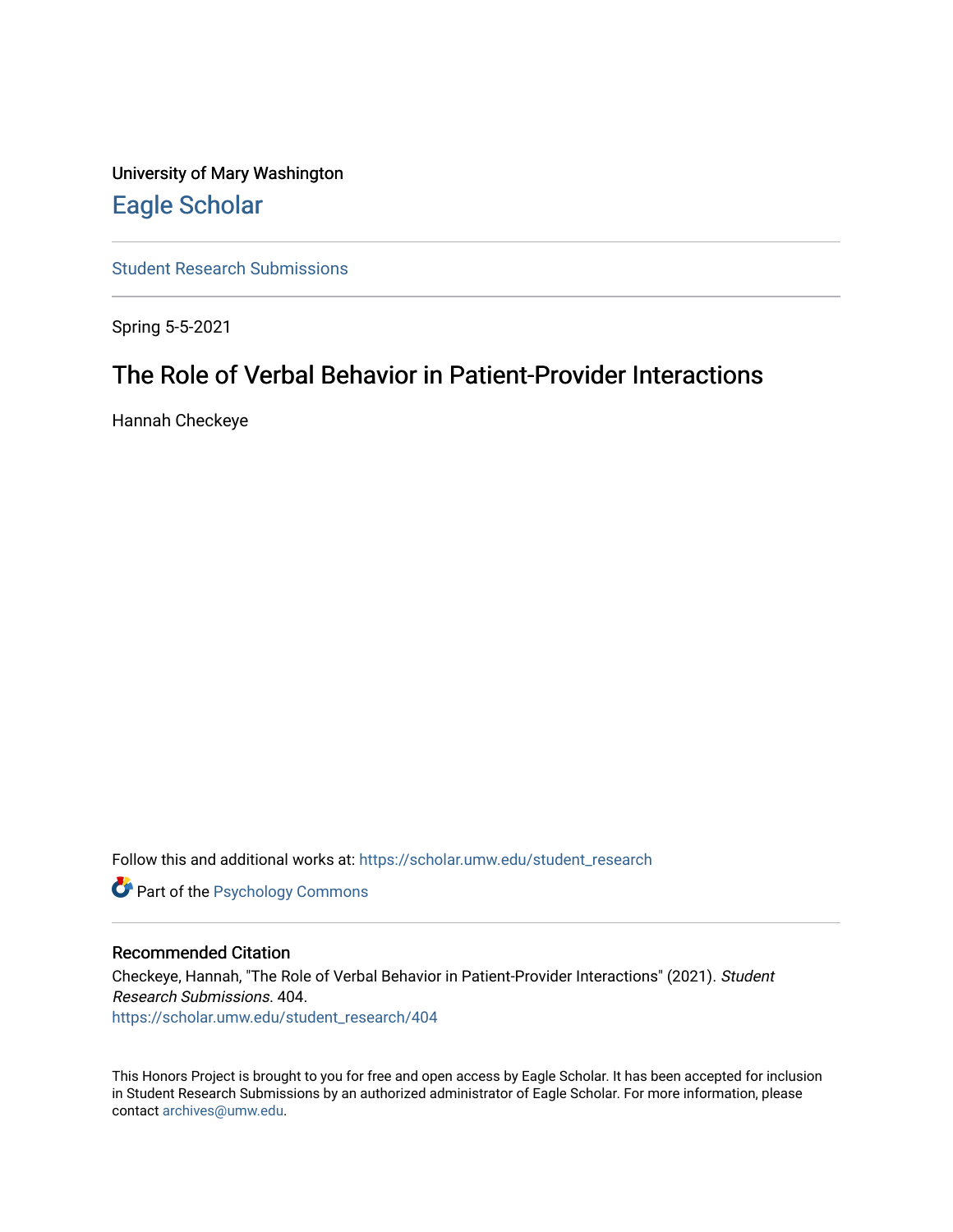# **The Role of Verbal Behavior in Patient-Provider Interactions**

Hannah J. Checkeye

University of Mary Washington Department of Psychological Science

# **Author Note**

This paper was written to partially fulfil Departmental Honors in Psychology at the University of Mary Washington. Dr. W. David Stahlman served as the faculty advisor for this honors project.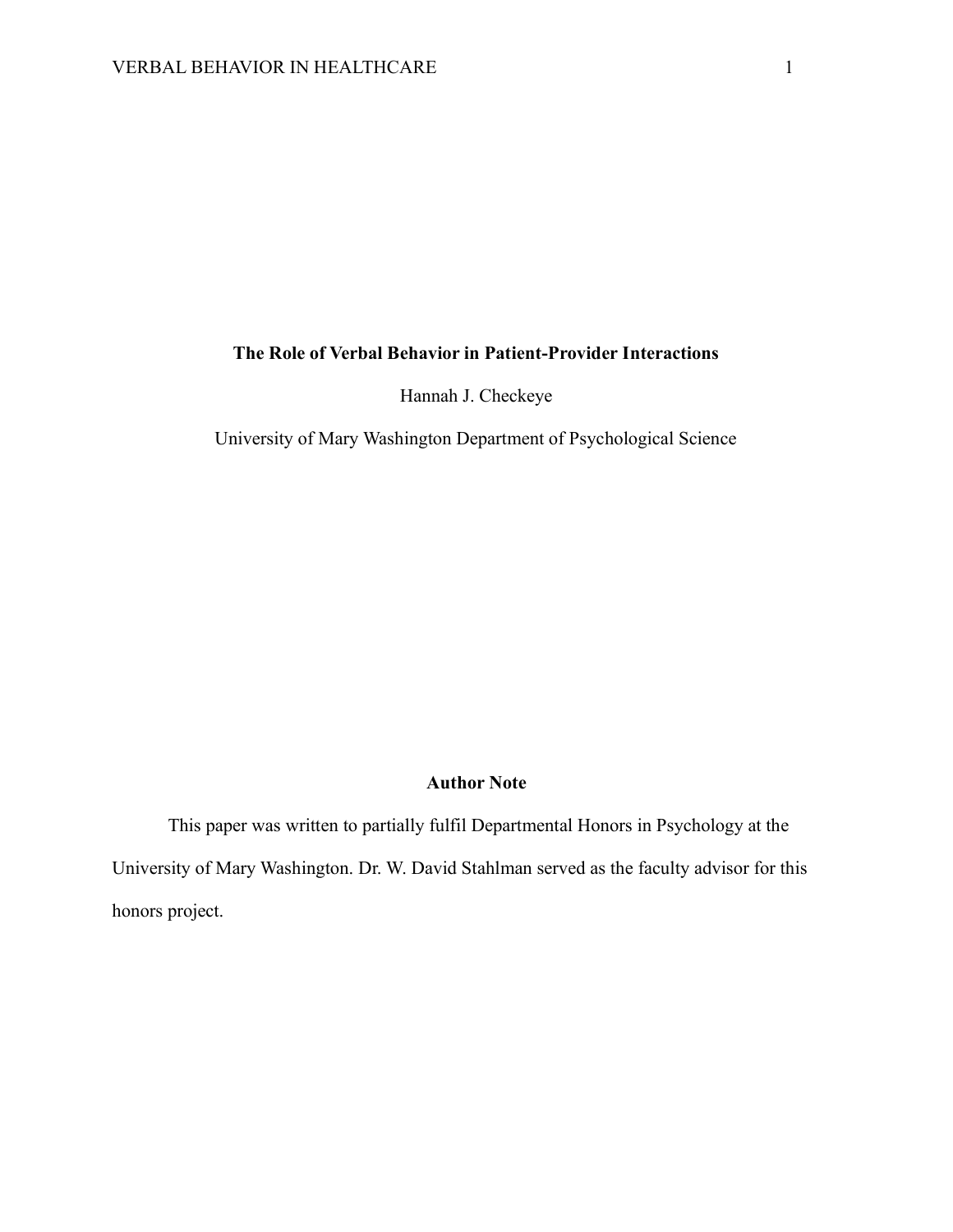#### Abstract

The central aspect of any physician-patient interaction is the medical interview. While many studies have investigated these interactions, few have acknowledged the role played by the histories of both patient and physician. The three-term contingency (i.e., antecedent-behaviorconsequences; Skinner, 1953) establishes the functional relations between critical events, and is central to the investigation of both verbal and nonverbal behavior. Verbal behavior comprises those actions reinforced through the mediation of others in one's verbal community. This paper suggests that an analysis of behavior pertaining to the role of verbal behavior in patient-physician interactions more precisely describes relationships between the medical interview and health outcomes. It may also suggest barriers preventing effective patient-physician interactions including the use of medical jargon, the multiple causation of behavior, and the lack of consensus regarding measures for evaluating interactions. This analysis may provide means for effective training of physicians to eliminate health disparities and the poor health outcomes that result from differences between the verbal communities of the patient and the physician.

*Keywords*: Contingency, verbal behavior, verbal community, health disparities, medical jargon, multiple causation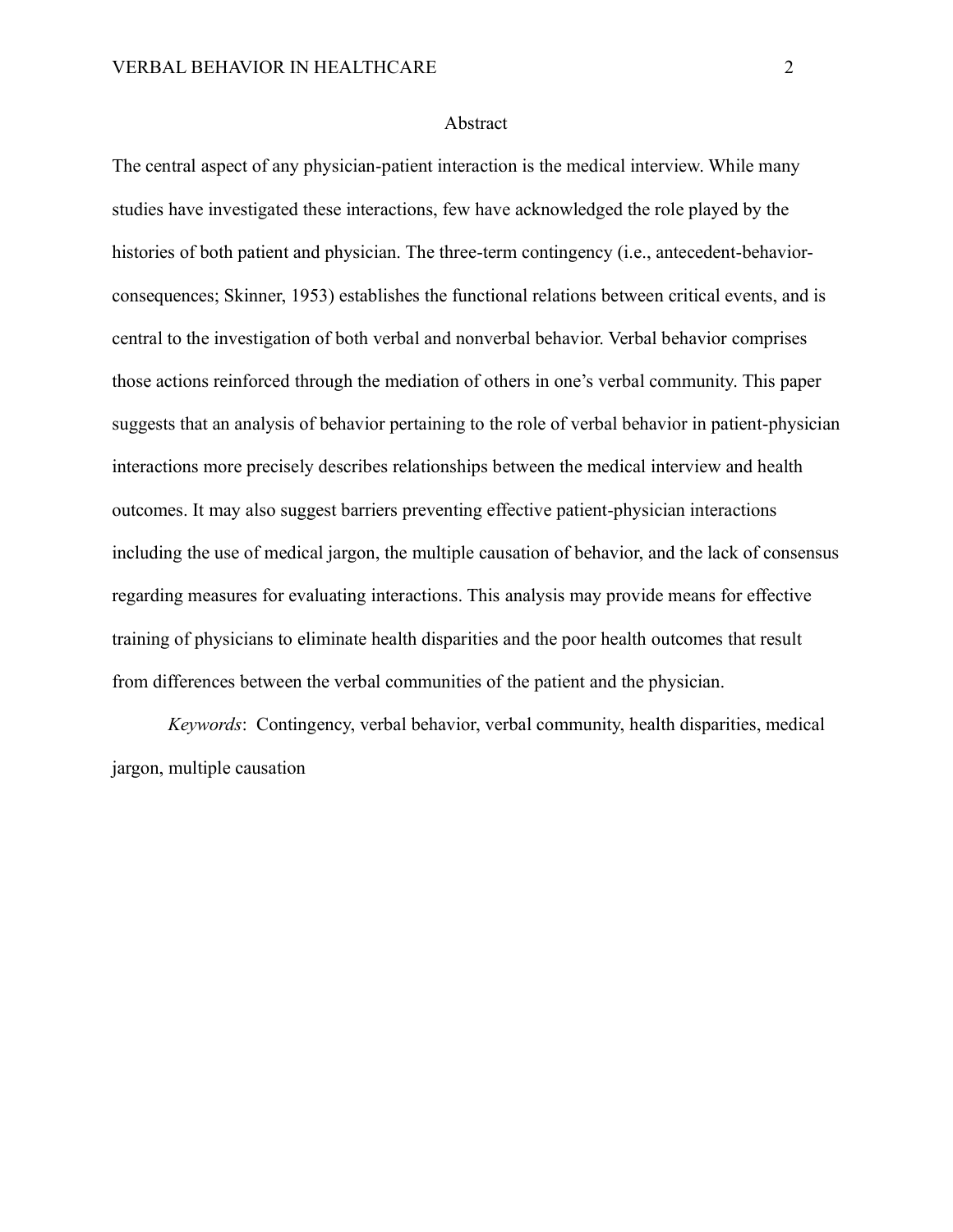#### The Role of Verbal Behavior in Patient-Provider Interactions

The healthcare industry is a dynamic and rapidly evolving environment, one in which physicians must keep abreast of new literature and changing policies. Medical science moves incredibly quickly: in 1990 the first study showing *in vitro* transcribed mRNA in mice was published (Wolff et al., 1990), and this past year the medical field saw the first mRNA vaccine approved for treatment of a novel disease discovered hardly a year prior (Polack et al, 2020). However, some aspects of modern healthcare have changed little over the years. Verbal interactions between physicians and patients resemble closely those that occurred generations prior (Walker et al., 1990). Health outcomes are largely dependent on these interactions between the patient and the physician (Beck et al., 2002; Cronin et al., 2020; Ha & Longnecker, 2010; Kaplan et al., 1989; Lumsden & Hyner, 1985; Ong et al., 1995; Stewart, 1995; Ware and Davies, 1983), but how do we begin to study the many variables that play a role in these interactions? **On Behavior**

In the scientific field of behavior analysis, behavior is defined not by its form, but by its necessary relationships to its antecedents and its consequences (e.g., Skinner, 1953). The threeterm contingency (i.e., antecedents-behavior-consequences) thus defines behavior in a functional, rather than structural, manner. A rat's lever-press is occasioned by the context in which it has previously occurred and been followed with the delivery of food; each lever-press will appear distinct in form from every other and possesses no essential character outside of the controlling contingencies. All instances of behavior which share both antecedents and consequences may be members of the same *operant class*, a category analogous to that of *species* in phylogeny.

Any conversation regarding verbal behavior inevitably raises questions regarding its definition and application. What constitutes behavior that is called verbal? What distinctions, if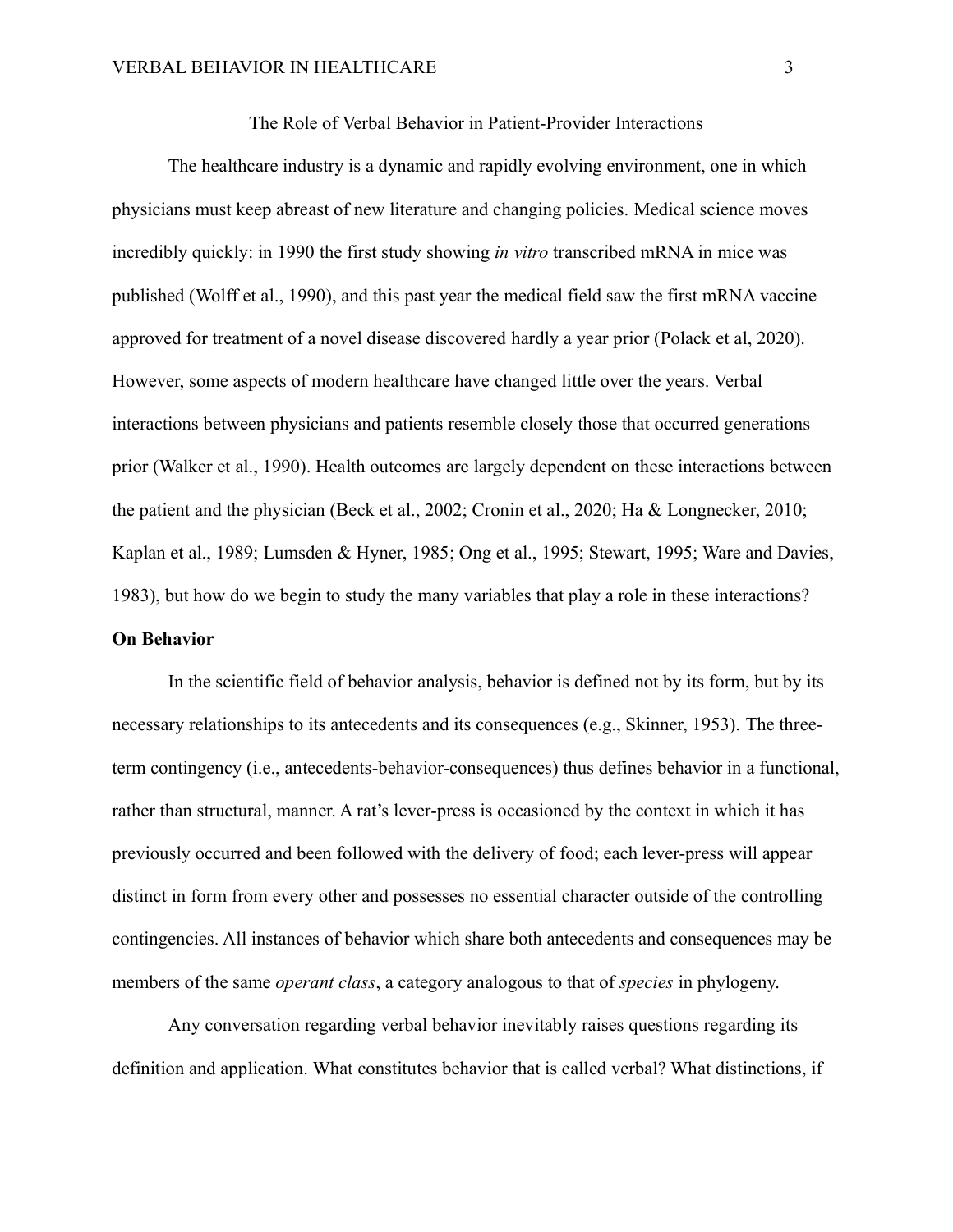any, can be drawn between the utterances of persons and of nonhuman animals? Verbal behavior raises some special difficulties, but is not categorically distinct from nonverbal behavior. Verbal behavior is defined as those actions that are reinforced through the mediation of other individuals in one's verbal community. A speaker's behavior may be shaped by its effects on a listener (Catania, 1998; Skinner, 1957). For example, in medical school, the verbal community establishes contingencies that require one to use medical terms such as *epistaxis* instead of the colloquial term *nosebleed*; social reinforcers (e.g., approval from others) and punishers (e.g., ridicule) may make the student more likely to use the term epistaxis as opposed to nosebleed. Verbal behavior is not limited to audible speech, and may include textual behavior and gestural production. At the dinner table, one might ask another to pass the salt or may simply point to the salt and grunt; while these forms look quite different from one another, a functional behavior analysis suggests these actions may in fact be members of the same operant class. In other words, they may be "the same."

Verbal behavior is distinguished from nonverbal communication by virtue of the level of controlling selection. Verbal behavior is controlled by contingencies over the individual's lifetime and is therefore ontogenic in nature. Ontogenic selection works on behaviors that are strengthened over an individual's lifetime and is therefore defined by contingencies of reinforcement. This causes some behaviors to occur more frequently, while others may rarely occur or eventually become extinct. Typical human beings raised in typical environments will come to behave verbally in the manner(s) consistent with these environments; any given person, no matter their ancestry, will come to speak in the manner the community supports. Whether one speaks English, Farsi, French, or Urdu has almost nothing to do with a person's genetic history. Communication in nonhuman organisms, on the other hand, is more often controlled by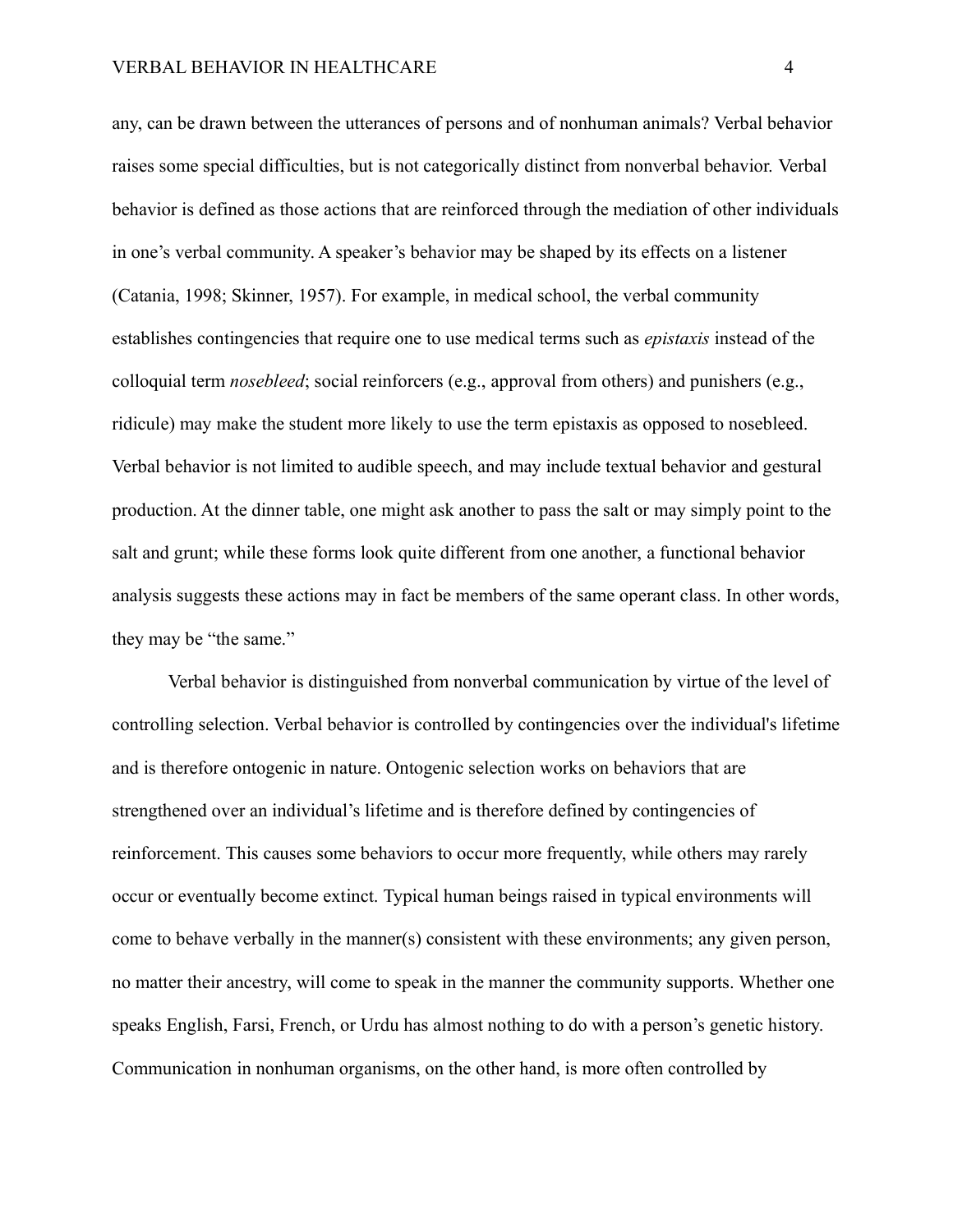#### VERBAL BEHAVIOR IN HEALTHCARE  $\overline{\phantom{1}}$  5

phylogenic (i.e., evolutionary) contingencies. For example, alarm calls (a form of communication for many species) are primarily a result of such contingencies (Blumstein  $\&$ Armitage, 1997; Blumstein, 2007; Smith, 1965). A vervet monkey may vocalize in one way if spotting a snake and another if seeing an eagle, and other vervets may respond in characteristic fashions to each (i.e., looking down vs. looking up; Seyfarth, Cheney, & Marler, 1980), but there is little evidence that the "speaker" emits the alarm call *because* of any reinforcing effects of others' elicited behavior.

Behavioral analysis states that behavior has its ultimate origins outside the organism (Skinner, 1957). Appeals to internal processes alone are not precise enough for an effective analysis and practical interventions. Appeals to internal psychological mediators of the relationship between the organism's environment and behavior are also ambiguous and imprecise. Behavior analysis does not ignore the fact that internal processes such as thoughts and feelings exist, but rather states that they are covert and therefore not measurable, making an effective analysis much more difficult. Furthermore, much verbal behavior is considered the report of subjective feelings and states, but this position disregards the role of the community in shaping the individual's speech regarding these subjective phenomena. The ontological status of anyone's particular subjective feeling may be ambiguous, but the status of the verbal contingencies in a community is not.

Why is this view of verbal behavior worthwhile? Among other reasons, healthcare has long been plagued by social, racial, cultural, and gender inequities (Bonvicini, 2017; Hatzenbuehler et al., 2017; Holden et al., 2014; Mollon, 2012; Zavala et al., 2020). Understanding the role of verbal behavior in these inequities may provide a way by which we can begin to move towards eliminating them in place of egalitarian and constructive care. An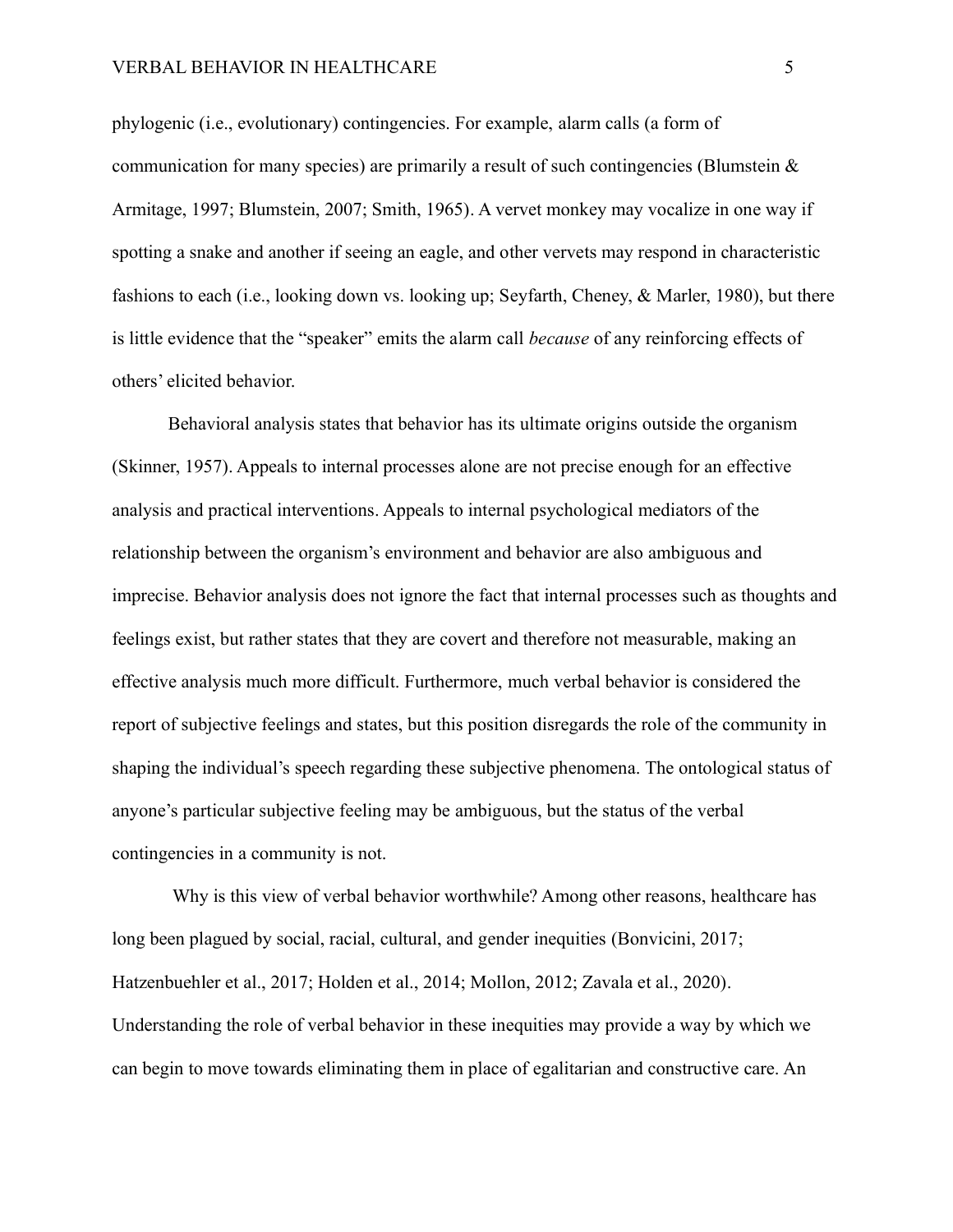analysis of this sort will include examining the role of verbal behavior during the physicianpatient interview and the role of verbal communities in describing health-related public and private events. It may be easier to change the contingencies which govern the verbal behavior of patients and physicians than it is to "change minds."

Human verbal behavior is replete with metaphors and colloquialisms. On occasion, a behaviorist employing such terms has been charged as acting in bad faith. This accusation is without merit, however, so long as a behaviorist is prepared to translate the common terms into precise scientific language. No one bats an eye when an astronomer talks about the sunrise; so should it be if the behaviorist says that a person should, e.g., "keep something in mind." As such, and in the interest of their effectiveness, the arguments which follow will not be entirely free of colloquial terminology and should hopefully not be thought to undercut the central philosophy of the manuscript (see also Skinner, 1974, p. 20-23).

#### **Patient-Physician Interactions**

#### **The Medical Interview**

The medical interview is a central aspect of any patient-physician interaction. Most physicians will conduct hundreds or thousands of these interviews during their career. There are three main tenets of the medical interview (Lichstein, 1990) that the physician seeks to establish in order to drive their clinical diagnosis: the chief complaint, the history of present illness, and the review of systems. The chief complaint is the patient's main reason for seeking medical care and must often be distinguished from multiple other complaints the patient may mention during the interview. The history of present illness contains any relevant information from the patient's past medical history that may help to explain, contribute to, or diagnose the current illness. The review of systems is essentially a symptom checklist that the physician will often go over at the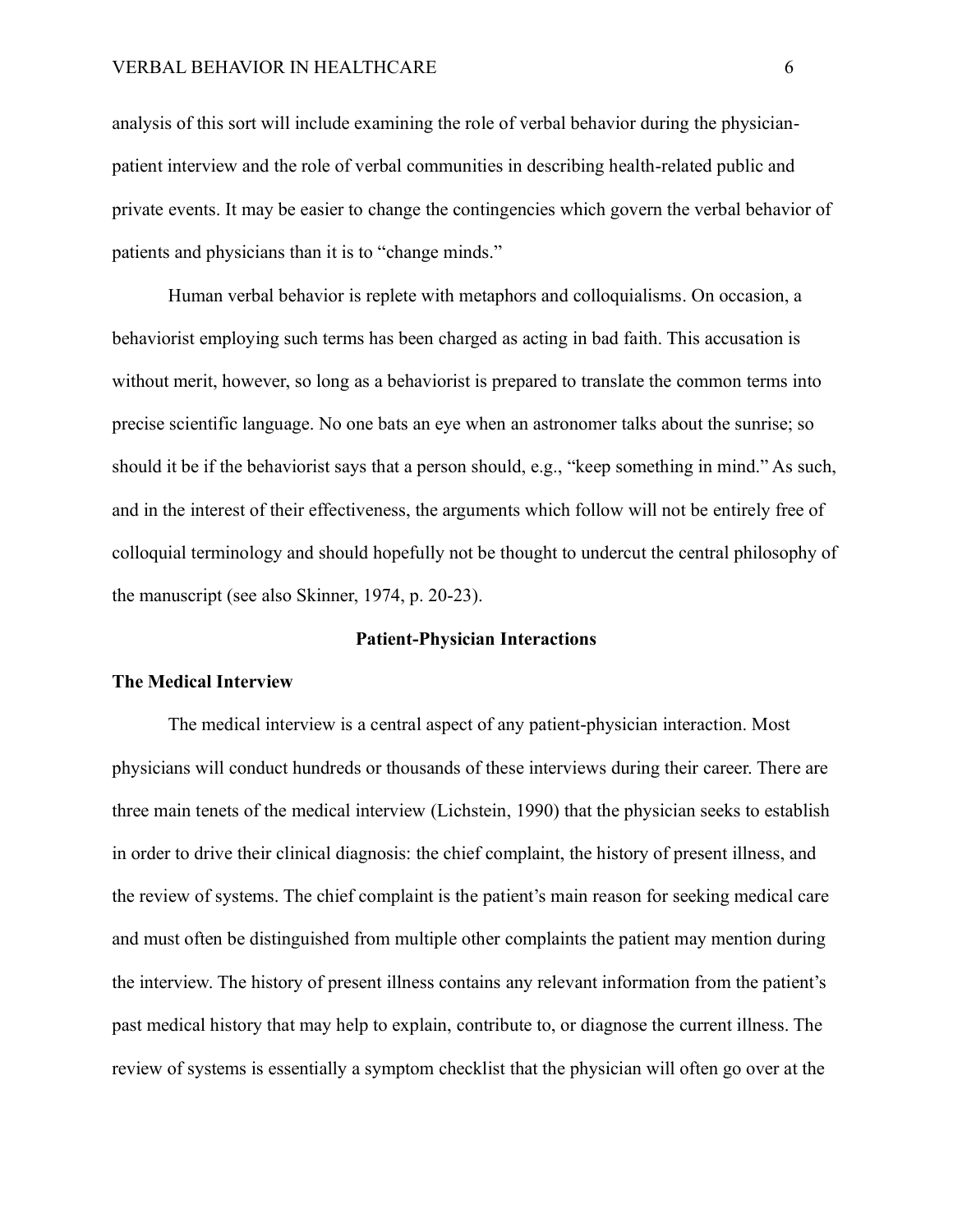end of the medical interview to ensure they have all of the necessary information to make a diagnosis or treatment plan.

Lichstein (1990) suggests that the medical interview involves a balance between establishing a strong interpersonal relationship and directing the interview's focus so the physician may act accordingly with respect to the patient's chief complaint and history. The patient should feel that the physician respects and is listening to them, and so the physician should act in ways that make the patient more likely to feel respected and listened to. Examining the medical interview from a behavioral standpoint clarifies why this balance must be established. The patient's verbal behavior in the interview sets the occasion upon which the physician's actions can have desirable outcomes (i.e., a diagnosis and effective treatment plan). That is, the patient's verbal behavior acts as a discriminative stimulus for appropriate action from the physician. The physician may behave verbally in a manner that changes the patient's speech in a useful way, such as asking questions regarding a patient's symptoms or medical history. To further analyze the verbal behavior between patients and physicians during the medical interview, the effects of verbal behavior during the medical interview must be established.

## **Goals during the Medical Interview**

The main goal of the medical interview is to establish the chief complaint, the history of the present illness, and the review of systems in order to form a diagnosis and treatment plan. Physician-patient interactions in which the patient is involved in asking questions and receiving clear answers produce numerous positive health outcomes (e.g., greater adherence to treatment, less subjective pain, less psychological distress, lower blood sugar and blood pressure; lower likelihood of hospitalization; Cronin et al., 2020; Ha & Longnecker, 2010; Kaplan et al., 1989; Stewart, 1995). Similarly, Ware and Davies (1983) found that differences in patient satisfaction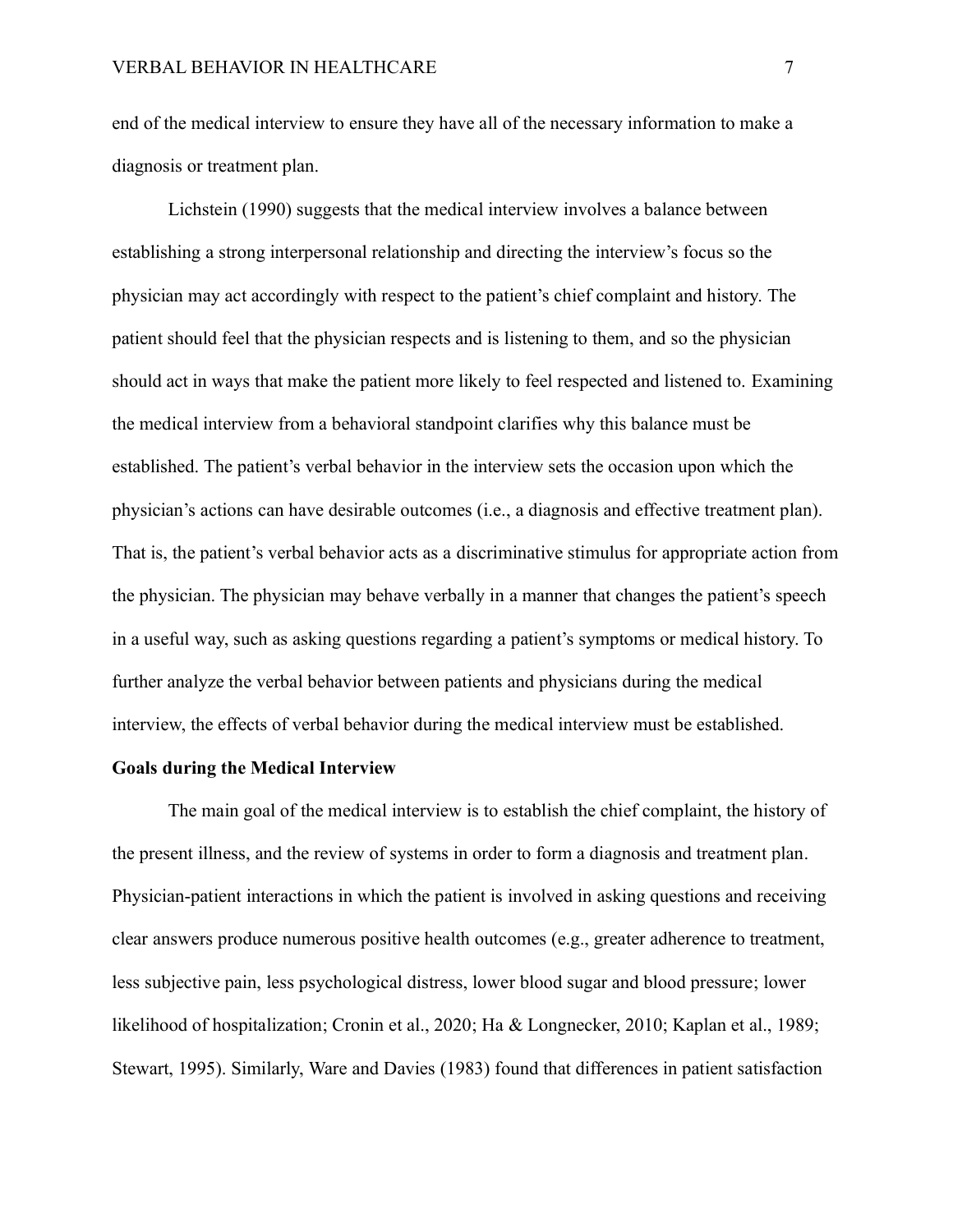predict whether they later changed physicians or unenrolled from prepaid health plans. It is necessary to analyze the effects of the contingencies set forth by the patient and physician's verbal behavior during the medical interview. Ong et al. (1995) listed three important aspects of the medical interview that have been shown to result in positive health outcomes: Creating a good interpersonal relationship; exchanging information; and making treatment-related decisions. These elements are, however, imprecise in a scientific analysis—what constitutes a good interpersonal relationship; what does it mean to exchange information; what is a decision, and what does it mean for it to be related to treatment? These matters may be more precisely described as the effects of contingencies in the control of verbal behavior of the physician and the patient.

#### *Establishing a Good Interpersonal Relationship*

What does it mean to create a *good interpersonal relationship*? Ong et al. (1995), noted that empathetic interactions are one main facet of a 'good' interpersonal relationship. The term empathy may be more precisely described by the following physician behaviors: paraphrasing or reflection of the patient's speech; remaining silent while the patient is speaking; directing one's gaze toward the patient; and encouraging one to speak more (Ong et al., 1995). Correspondingly, many papers have endorsed a patient-centered method that focuses on an egalitarian relationship where each party may report feeling trusted (e.g., Henbest & Steward 1989; Roter et al., 1988; Smith & Hoppe 1991). To this point, Beck et al. (2002) found several physician verbal behaviors that significantly improved patient health outcomes in the primary care setting: empathy; time spent on taking the patient's history; time in health education and information sharing; positive reinforcement; orienting the patient during examination; and summarization and clarification of information. Weston et al. (1989) indicate that a patient-centered method demands the physician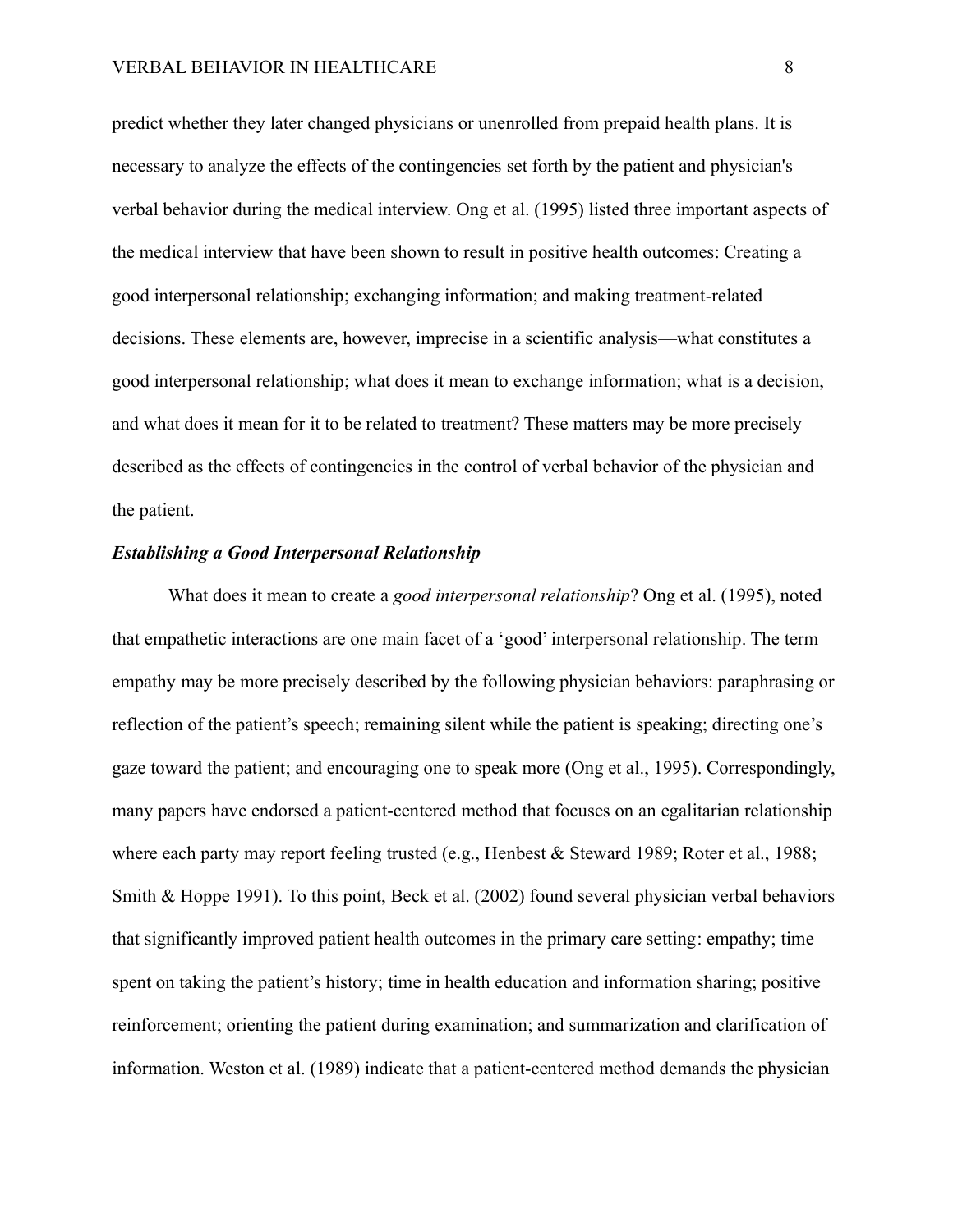"understand" that the patient's subjective experience of illness plays as large a role in diagnosis as other information (e.g., diagnostic results). This approach emphasizes acknowledgement of the patient's feelings and fears, their expectations regarding the interaction, and the effect of their illness on their daily functioning. It has been shown to improve patient satisfaction, compliance, and health outcomes.

Henbest and Steward (1989) designed an assessment to evaluate the physician-patient interaction based on its 'patient-centeredness'. Assessment categories of physician verbal behaviors included: ignoring the patient, using a closed response, an open-ended response, or specifically encouraging the patient to state their expectations, thoughts, or feelings. Ignoring was defined by either no physician response at all, or a brief 'yes' before continuing with what they were saying. Closed responses included closed questions (limited number of possible answers, e.g., *yes* and *no*) or brief answers to a patient question that prevented further feedback from the patient regarding the topic. Open-ended responses were defined as those which invoked further verbal behavior from the patient. Though not explicitly devised for doing so, these categories suggest aspects of physician's behavior that may control another's verbal behavior. The physician ignoring the patient's speech is punishing (Madsen et al., 1968)—among other effects, it may make the patient less likely to behave verbally in the future. In contrast, if the physician responds to the patient with words of encouragement such as *please continue* or *I appreciate you sharing that with me*, the physician is providing consequences that may make the patient more likely to behave verbally in future interactions. Further, Weston, Brown, & Stewart (1989) found that creating a good interpersonal relationship through the use of a patient-centered approach resulted in improved patient satisfaction, compliance, and health outcomes. Physicians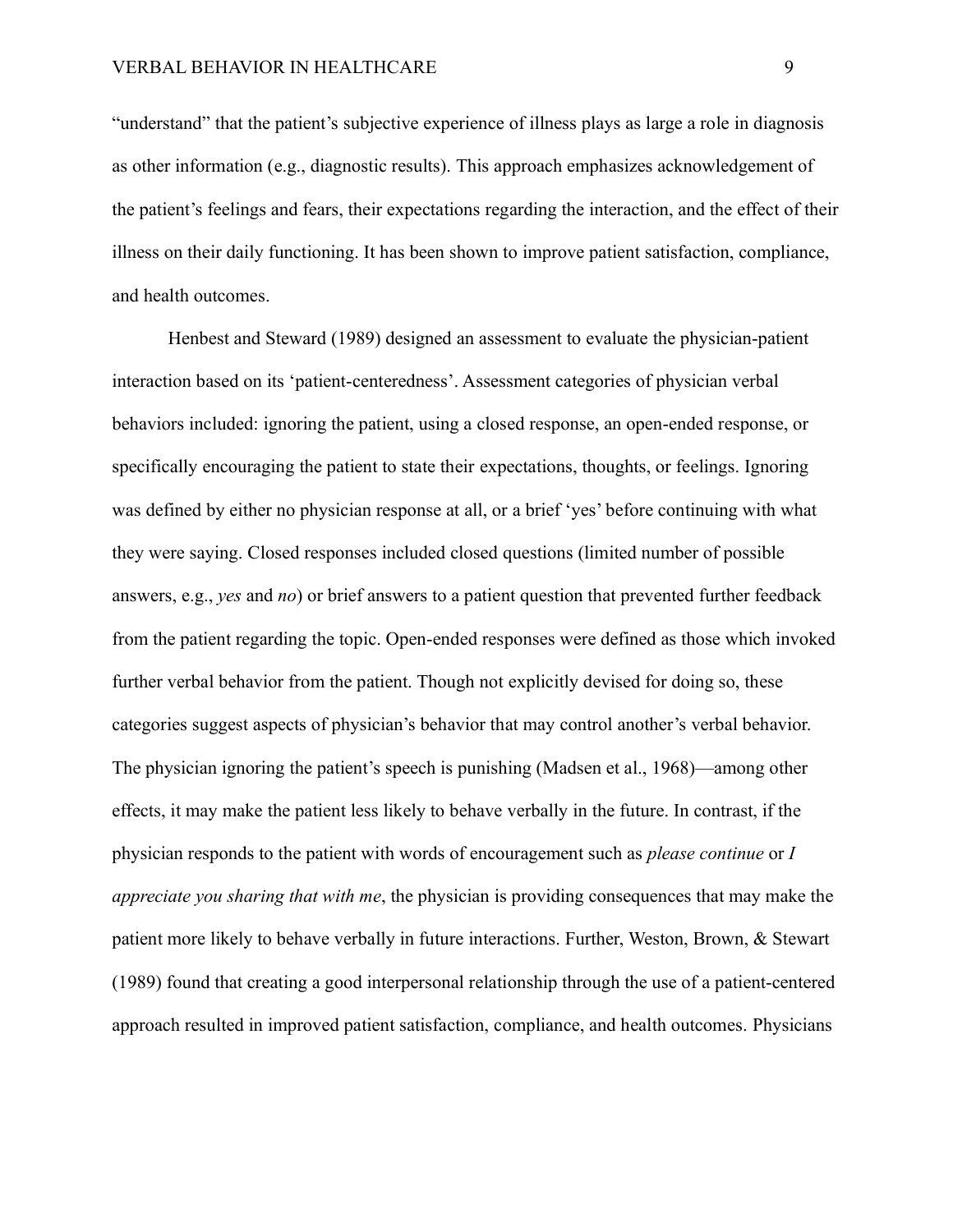may be further trained to exhibit specific kinds of verbal behavior to encourage additional verbal behavior from the patient.

#### *The Exchange of Information*

Ong. et al (1995) indicated that the second goal of the interaction between patients and physicians is the exchange of information. The physician must be made aware of the patient's symptoms, history, and risk factors in order to create a diagnosis and treatment plan. The interaction may be more likely to result in reinforcing consequences for both parties if the physician is told of the patients'subjective experiences relevant to the illness and the patient is educated regarding outcomes of the illness, death rates, treatment effectiveness, etc. Lumsden & Hyner (1985) showed a reduction in the recurrence of urinary tract infections after patients were educated about the causes and risk factors of the illness as well as beneficial behavioral changes they could enact. That is, their behavior was modified as a function of the verbal interaction between the patient and the physician. This evidence suggests that physicians should make sure to effectively educate the patient regarding their diagnosis and treatment plan.

Additionally, the physician should consider what the diagnosis or treatment may mean to the patient that it may not mean to the physician; such a matter has been referred to as *perspective-taking* (Brodsky, 2013; Myers & Hodges, 2013). *Theory of mind* is a similar construct as *perspective-taking* and should be regarded as the ability of an individual to observe the public events that correspond to another individual's private events in order to infer what they are thinking (covert behavior), feeling (private stimuli), or are about to behave (Schlinger, 2009). A patient who has been diagnosed with lung cancer after years of smoking is likely going to be instructed to stop smoking. The physician's past experiences may have shaped their behavior in ways in which smoking carries no reinforcement. However, to an addict this is most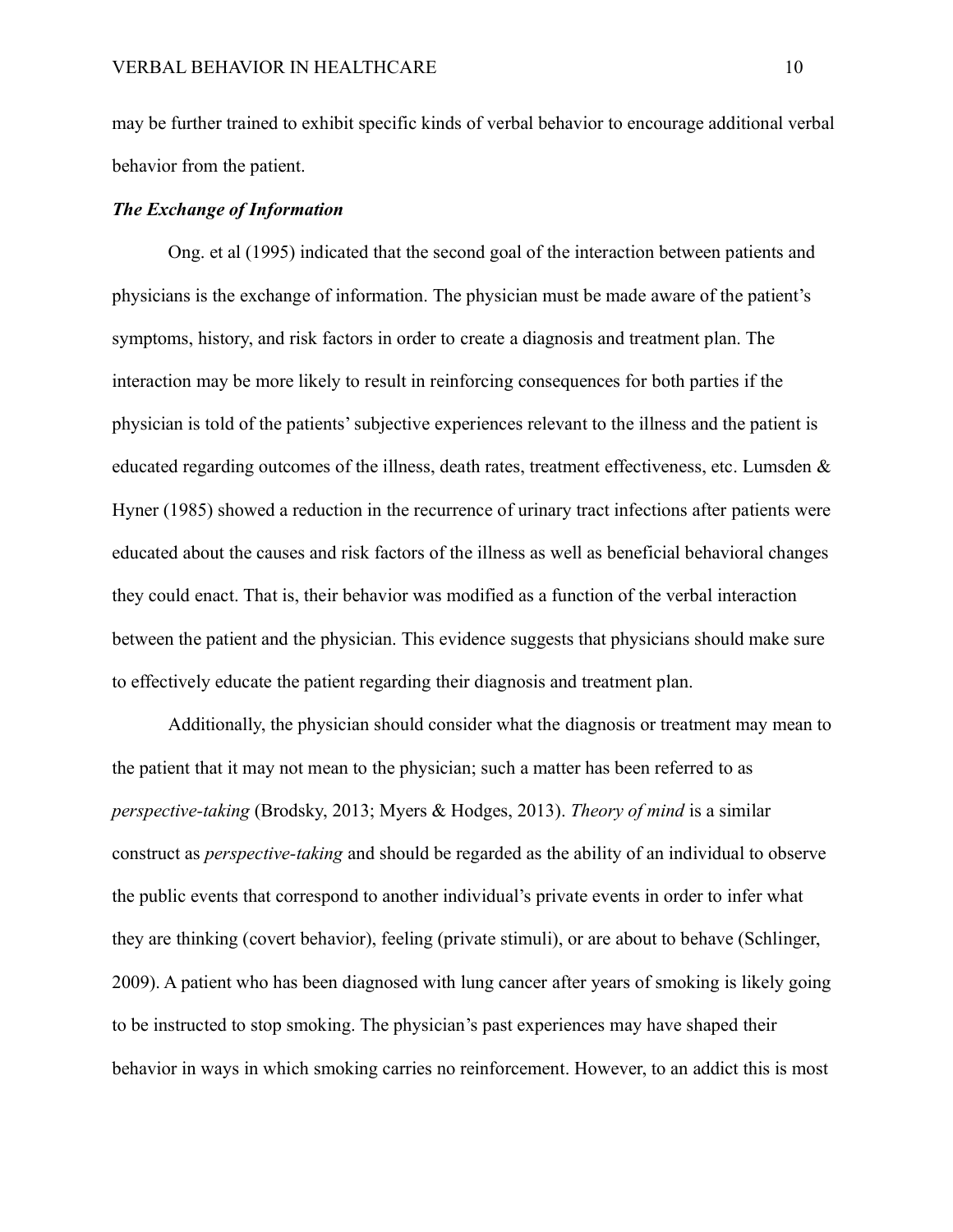likely a difficult feat (Hajek, 1991) due to powerful reinforcing consequences (e.g., the avoidance of withdrawal symptoms; Pantazis et al., 2021) and so they may require special arrangements of contingencies so as to ensure a patient's compliance with the treatment plan.

## *Making Treatment-Related Decisions*

The final tenet of the medical interview that Ong et al., (1995) noted to be associated with positive health outcomes is patient involvement in making treatment-related decisions. Catania (2006) wrote that establishing verbal antecedents in the form of instructions, such as those in a treatment plan, exert verbal governance over the future behavior of the patient. He writes, "because humans can often distinguish between what they have been told and what they have arrived at without being told, the most effective verbal antecedents may be those that they generate themselves" (p. 92). Therefore, when the physician shares with the patient their previous experiences regarding details of their illness and its treatment, the patient is given both instructions and the opportunity for verbal governance in the form of self-generation. DiMatteo (1997) found that patients are more likely to adhere to treatment and establish meaningful behavioral changes if they "know" more about their condition and are involved in the decisions made regarding their health. Furthermore, making treatment-related decisions is another reason why this kind of exchange is so essential: Without an adequate verbal assessment of their diagnosis, the patient cannot contribute to a discussion of treatment plans. A patient that comes to accurately generate speech regarding their condition may be more likely to speak of its treatment and therefore to behave nonverbally in ways that improve health outcomes (Catania & Shimoff, 1998).

It seems clear that the contingencies set forth by the verbal behavior of both physician and patient at the beginning of the medical interview may interact. If a good interpersonal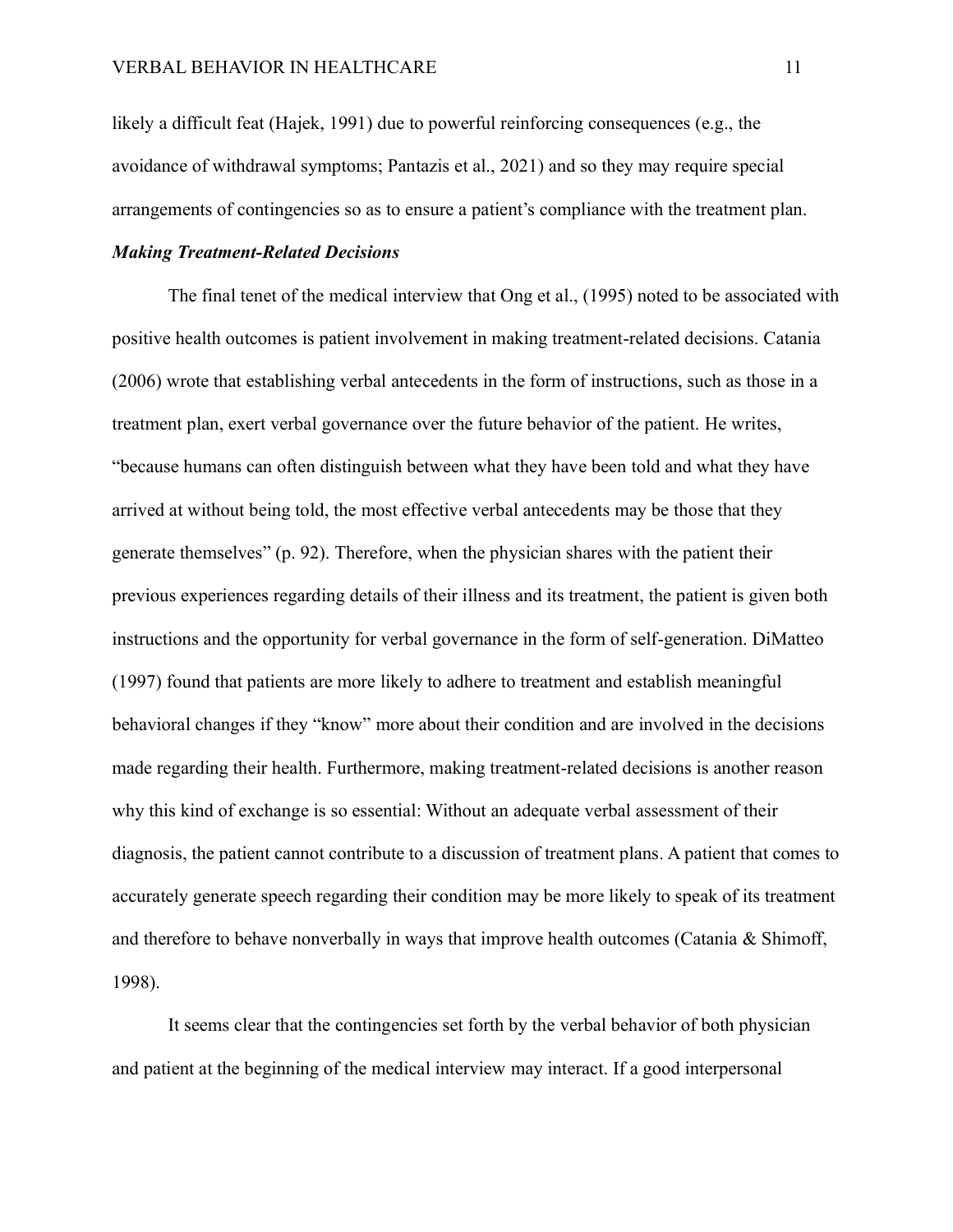relationship is not established, the patient may leave out relevant experiences that would allow the physician to form a diagnosis and effective treatment plan; even if the physician is able to do so, if the patient is not an active participant in their treatment, this may reduce their adherence to treatment and ultimately negatively impact health outcomes.

#### **Medical Jargon**

A physician may act verbally in a way that provides punishing consequences that result in the patient being less likely to behave verbally. This makes achieving the goals of a medical interview less likely to occur and is therefore undesirable. One of these issues, medical jargon, is discussed below.

There are many environments where special forms of verbal behavior are required that differ from the vernacular. Should you attend a job interview, you likely will speak to an evaluator differently than you would to a friend. Verbal communities are each defined by different contingencies of reinforcement that control the verbal behavior of their members. That which is deemed "appropriate" or "inappropriate" is established by the behavior of those in the community. Some behavior is socially punished; other behavior is not. Those behaviors, verbal or otherwise, that are punished or reinforced may change over time in a form of evolution by selection. Such changes reflect cultural, rather than phylogenic, evolution (Skinner, 1981; Stahlman & Catania, 2020; Stahlman & Leising, 2018).

The medical field may be seen as a verbal community that sets reinforcement contingencies that control the speaking of medical jargon. Medical jargon refers to the precise terms that are spoken in the medical environment as opposed to colloquial terms of the vernacular. The word epistaxis was mentioned as an example. There are many other terms [e.g., myocardial infarction (heart attack), anticoagulants (blood thinners), or syncope (passing out)]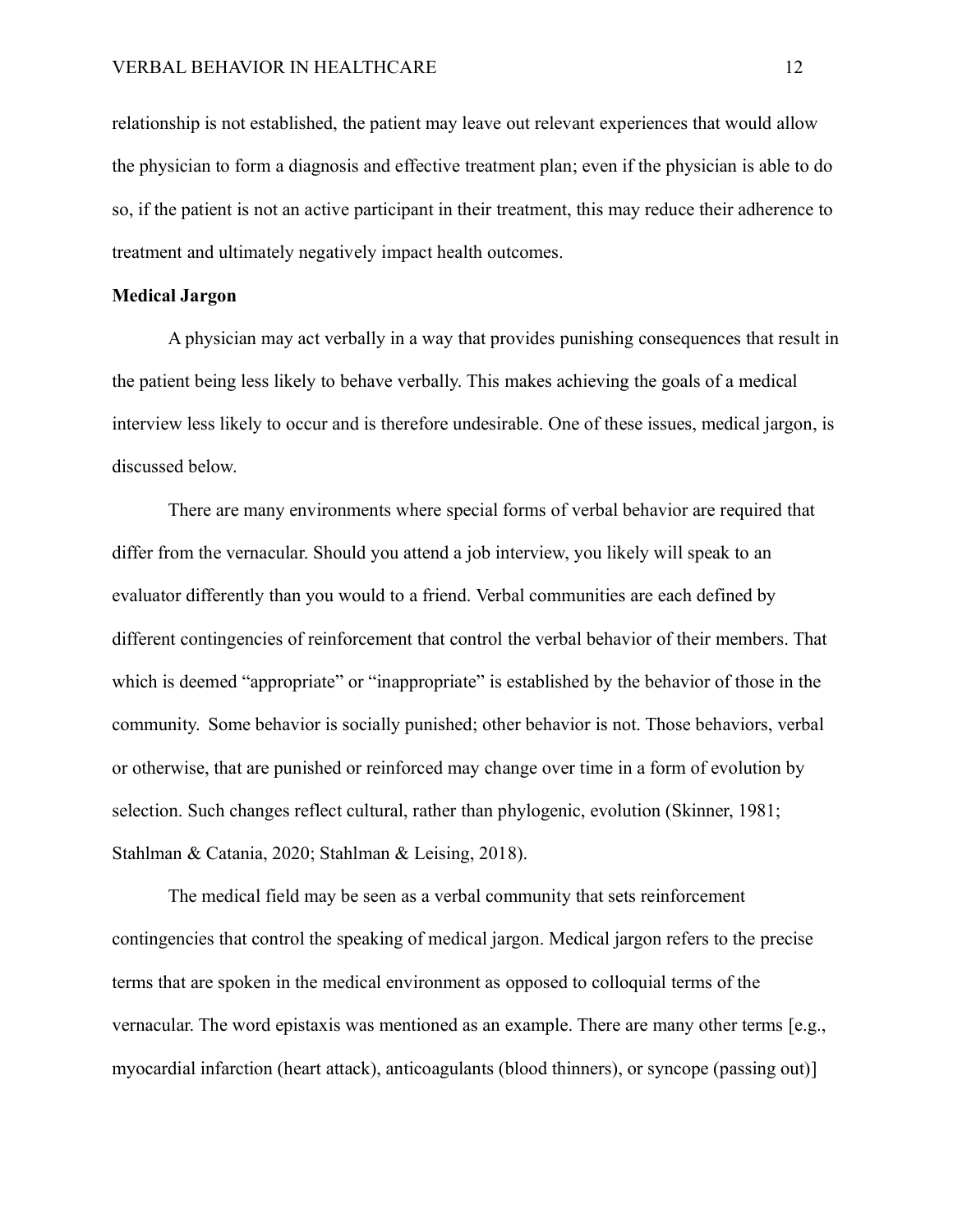#### VERBAL BEHAVIOR IN HEALTHCARE 13

that physicians may say that laypersons do not understand—*understanding*, here, being a colloquial word itself that translates to one's behavior being a function of the spoken term. The precise verbal behavior of medical students and physicians is reinforced across many venues over years. In comparison, the patient's verbal community may not be characterized by such contingencies and in fact may punish their use (Fischer, 1958).

This description can explain the use of medical jargon by the physician and can account for a lack of understanding and worse health outcomes. Various studies (Castro et al., 2007; Howard, Jacobson, & Kripalani, 2013; Pitt & Hendrickson, 2019) have showed that physicians frequently use medical jargon when interacting with patients, and also overestimate their success in explaining these terms to patients. Given the consistent reinforcement contingencies set forth by the verbal communities of physicians, it is no surprise that they use these medical terms so often when interacting with patients. Training procedures in which physicians are provided explicit feedback for colloquial speech when interacting with patients may be considered as a way to improve health outcomes.

#### **The Verbal Community**

The verbal community is an essential part of this analysis, as it sets the occasions under which certain responses may or may not be reinforced. Individuals' verbal behavior is often controlled by multiple verbal communities. "Worlds colliding," such as when a person is in the company of others with whom they have engaged only individually, is frequently used as a relatable trope in popular culture. A person may be nervous about her parents meeting her new romantic partner; a wedding brings dozens of friends and family together with only the betrothed the common element between them (Skinner, 1957, pp. 230 – 234). A medical student trained in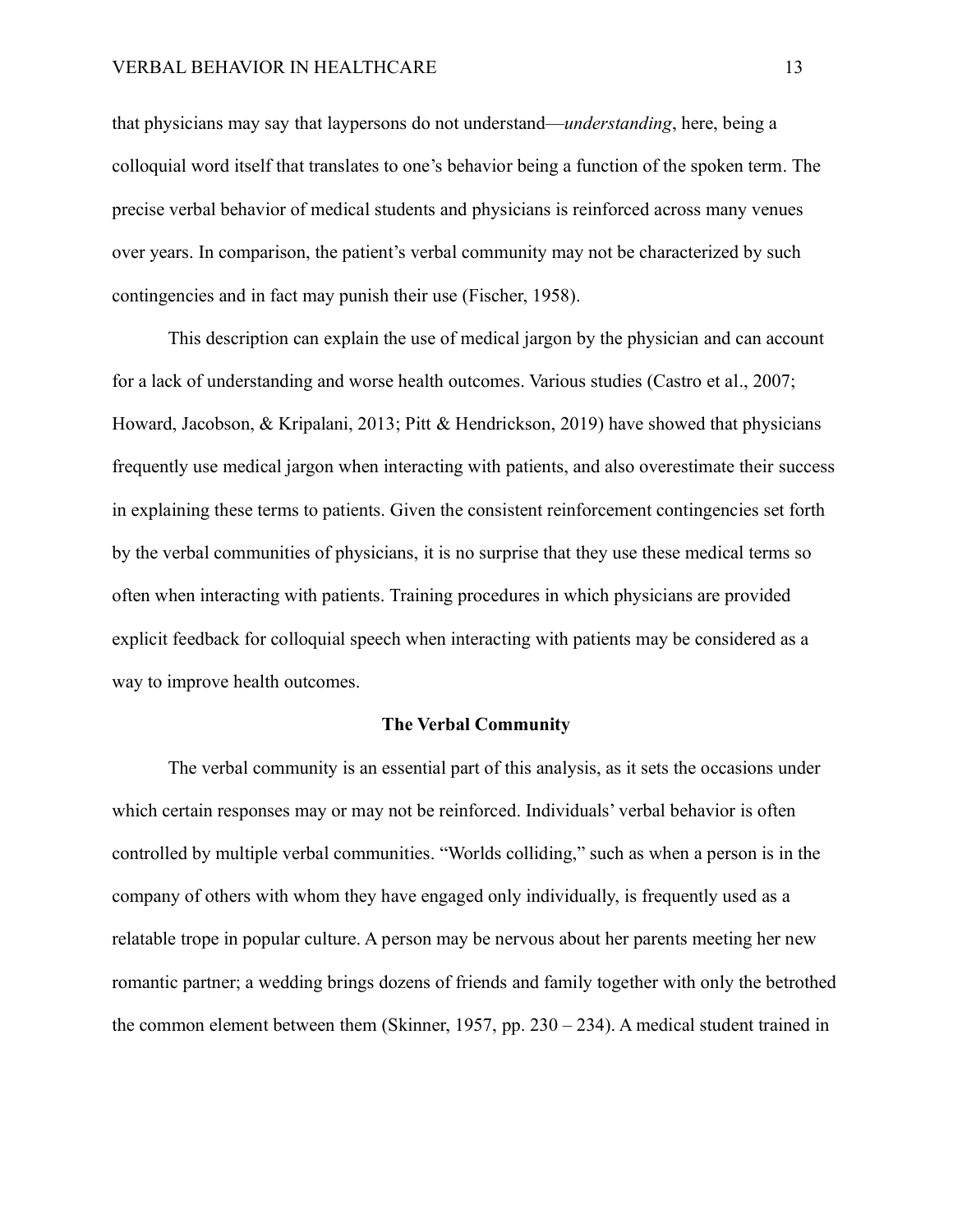medical terminology speaks precise medical terms rather than colloquial ones, but may also work at a restaurant where such terms are punished and other terms necessary.

Skinner (1957) uses the example of a babbling infant to demonstrate the effects of the verbal community. While the babbling is likely a product of phylogeny, the verbal community the child belongs to shapes the babbling into accepted forms of vocal behavior by reinforcing successive approximations to words in the target language. Parents cheer, smile, and provide other affectionate gestures when toddlers speak; later in life, schools provide good grades for using 'correct' grammar. While these are basic examples, they testify to the role that verbal communities play in individual verbal behavior.

The reinforcing and punishing consequences that define a verbal community are an essential part in the analysis of patient-physician interactions. Understanding their effects fill in another piece of the complex puzzle that is verbal behavior and may aid in the search for ways to change patient-physician interactions so that they result in a greater percentage of positive outcomes. Some of the ways that the reinforcing contingencies set by the verbal community play a role in physician-patient interactions are discussed next.

#### **Cultural Differences**

One of the most common issues when considering patient-physician interactions is the language barrier. When the patient and physician belong to different verbal communities characterized by the speaking of particular languages, poor outcomes are more likely. Shenker et al. (2010) examined the impact of limited English proficiency and physician language on clinical interactions. They found that when the physician did not speak the patient's language, patients with limited English proficiency were more likely to report poor interactions. Specifically, these patients were more likely to report that the physician did an unsatisfactory job of explaining the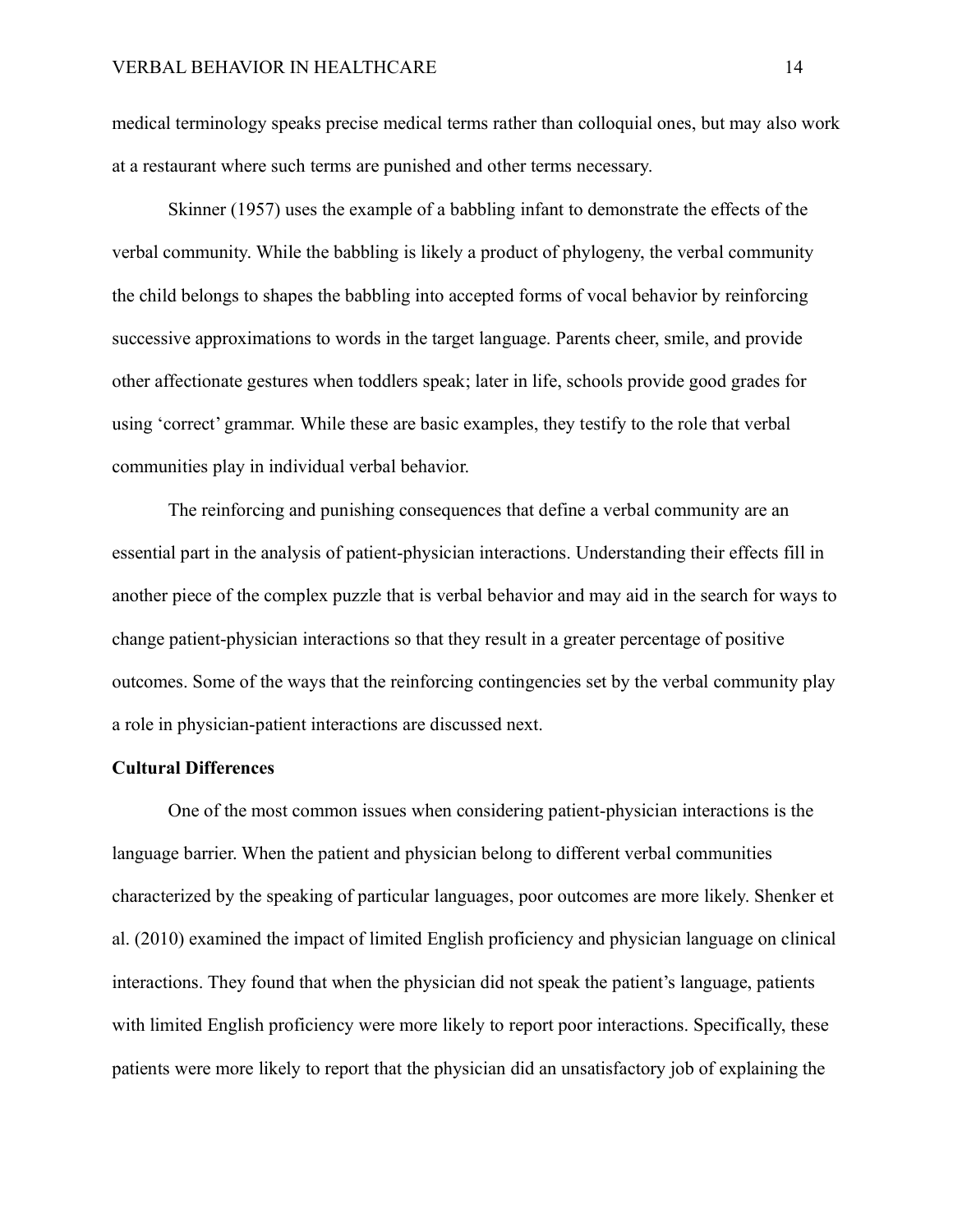medical situation; did not understand their problems when considering treatments; more often failed to include the patient in care decisions; and were disrespectful and treated the patient poorly due to racial factors. These patients also reported more frequently a lack of trust in their physician and were likely to believe that the physician did not prioritize their concerns (Shenker et al., 2010). When the patient and the physician do not speak the same language, much of their individual verbal behavior is under the control of different verbal communities. As one's verbal behavior fails to achieve the usual reinforcing consequences under these circumstances, frustration and aggression are likely to follow (e.g., Amsel, 1992). The differing contingencies of each party's verbal communities makes effective behavioral control nearly impossible.

Cultural practices have extensive implications in patient care. When it comes to medicine, culture plays a huge role in deciding what behaviors are considered "healthy" or what practices are considered to heal certain illnesses. These cultural norms are contingencies established by the verbal community. Traditional health care systems in the United States train physicians within a verbal community that emphasizes Western culture's norms regarding health beliefs. However, many of their patients belong to verbal communities that reinforce different cultural practices. This is often depicted in popular culture where a patient, with origins in a different culture, has practices that do not align with the physician's preferred method of care. Understanding that the patient and physician involved in this situation belong to different verbal communities and have been reinforced in the past for different responses to the same situation is essential. The physician needs to be trained to not punish, or simply punish less, cultural practices different than their own. Instead, the physician must seek alternative ways to provide care that are more in line with the patient's beliefs or practices. Incidentally, this returns us here to the concept of creating a good interpersonal relationship.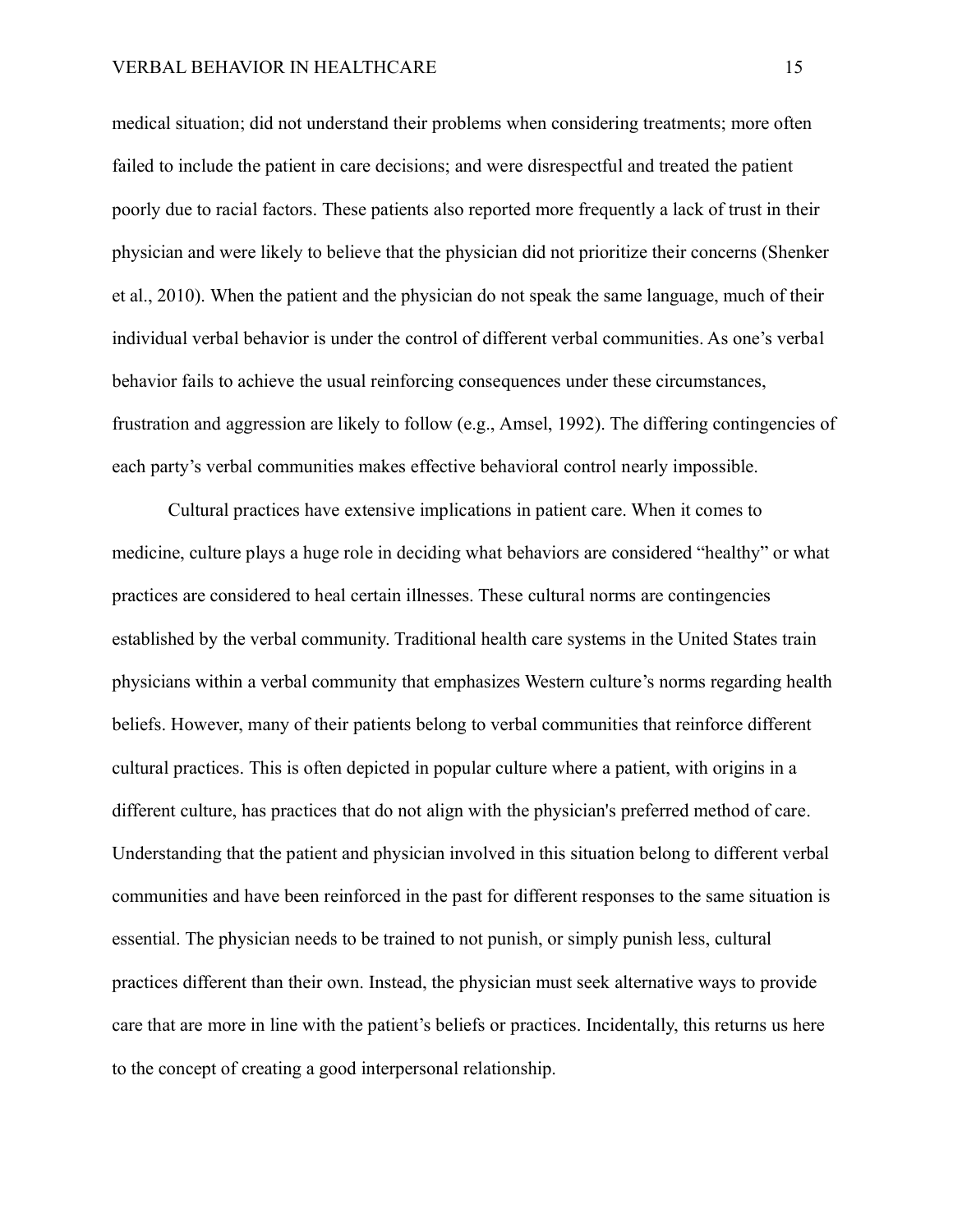Cultural norms may prevent people from seeking care. Gurung (2019) notes a common cultural norm that has become prevalent: that having mental illness is embarrassing or weak. In this case, an individual may feel shame or embarrassment by virtue of their history of verbal exchanges with others and is therefore less likely to seek treatment. This also plays a role in patient-physician interactions because when the patient does finally seek treatment, they may be unlikely to speak freely with the physician as a result of their past experiences. This reticence to speak will have a deleterious effect on health outcomes. Physicians should be trained to recognize the impact of the patient's verbal community on social support contingencies and likeliness of the patient to adhere to treatment.

Moreover, the contingencies set by verbal communities are disparate for individuals of differing ethnicities, socioeconomic status, education level, gender, age, disability status, religion, sexual orientation, and more. Racial/ethnic minority individuals have long been the subject of prejudice in American societies, especially in healthcare (Paradies et al, 2013). A paper discussing health disparities for minority patients with asthma (Diette & Rand, 2007) proposed various factors including patient health literacy and health beliefs, physician race, and physician bias and stereotyping as explanations for these disparities. Health beliefs that result in conflicting ideas between the patient and the physician were mentioned as a possible explanation for care disparities in the previous section. Similar to language concordance between the patient and physician, race concordance has been shown to result in more positive physician-patient interactions (Cooper et al., 2003). Lower health literacy, or one's ability to understand health information, is often related to lower socioeconomic status, lower education levels, and racial minority status, as these demographics often coincide.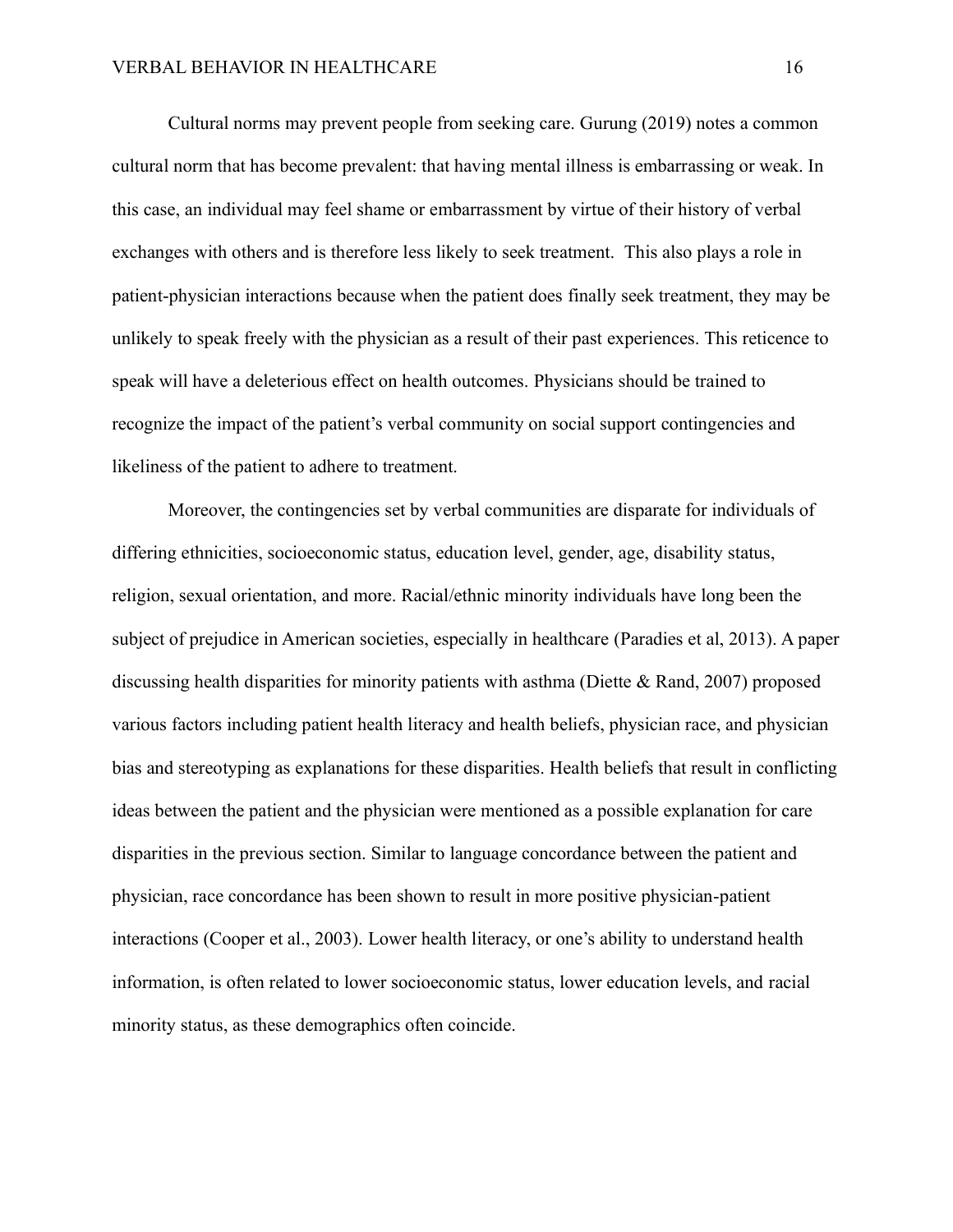Individuals of lower socioeconomic status are commonly provided unequal access to education compared to wealthier people. A lack of education and health literacy has been shown to result in worse health outcomes (Wittink & Oosterhaven, 2018). Lower health literacy often means these individuals do not know about the negative consequences of risky behaviors, such as smoking; *knowledge* here entailing that one is apt to report the nature of the contingencies involved. Without such knowledge, a person's behavior may be a function more of the reinforcing effects of the outcome itself rather than of the culturally-mediated but deferred punishing ones. Compounding the matter, the environment of these individuals often provides many examples wherein they can observe (and thus learn via cultural selection; e.g., Skinner, 1981) the risky behavior of others. Perhaps one's friends and family all smoke. Furthermore, patients of lower socioeconomic status are less likely to be in agreement with their physicians regarding their medical care (Epstein, Taylor, & Seage, 1985), which may result in worse health outcomes (Starfield et al., 1979; Starfield et al., 1981; Stewart & Buck, 1977).

Men and women are subject to varying contingencies across and within verbal communities. Studies show that female physicians are more likely to employ more 'patientcentered' tactics; have longer lasting medical interviews; are more likely to assess the patient's conditions in terms of their social and psychological contexts; and encourage their patients more to become involved in the diagnostic and treatment process (Roter & Hall, 1998; Roter, Hall, & Aoki, 2002). All of these components have been shown to improve patient health outcomes. Why is it that female physicians are more likely to interact with their patients in these ways than males? Behaviors corresponding to empathy have long been reinforced in women but not with men; ambition has long been reinforced in men, but not women (Bickel & Povar, 1995; Houser et al., 2006). The differential consequences provided by verbal communities may be a primary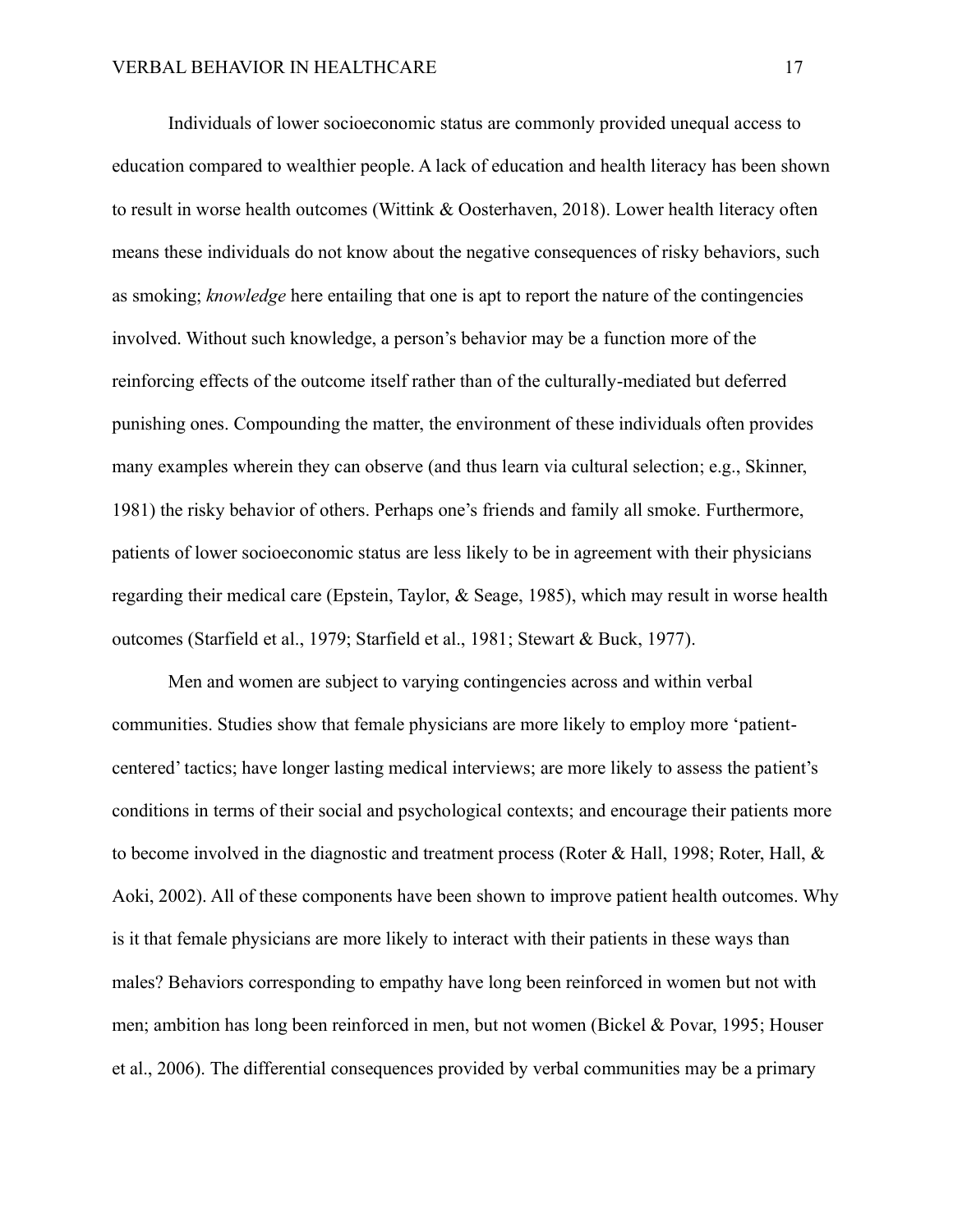reason why women have been shown to exhibit more patient-centered behaviors during physician-patient interactions.

#### **Private Events**

Cases in which discriminative stimuli are not accessible by the verbal community pose difficulties. Private events, occasionally suggested to be internal states, feelings, and the like, are not denied by many behaviorists and certainly not by the arch-behaviorist (Skinner, 1945). However, if analysis reveals that one's verbal behavior is a function of consequences arranged by a verbal community, it raises the question of how people learn to speak about internal stimuli. While a parent is generally able to correct a child for misidentifying a color ("No, dear, that is yellow, not red") they are not able to do so for the kinds of stimuli corresponding to internal states (i.e., nausea). Without access to these private stimuli (observable to only one person), the verbal community cannot provide appropriate consequences with high precision for the verbal behavior of an individual. With private events, the verbal community cannot establish these relations with the same fidelity as with public events.

In some cases, the verbal community may infer the private event from public events that are associated with the private stimuli. If a child has not eaten for a while, there may be characteristic public accompaniments of what we call hunger—they may clutch their stomach, they may whine or complain more, very young children may cry. A caregiver might then feed the child and likely will speak to them regarding their feelings both before ("Oh, are you hungry?") and after ("Do you feel better? Are you full?") the meal. A child's behavior of labeling this set of events as "hunger" may subsequently be reinforced, as saying to a parent, "I'm hungry" may be less ambiguous a signal and may result in food being delivered more quickly than other, ambiguous signals (e.g., crying). The interoceptive stimuli generated by one's body when they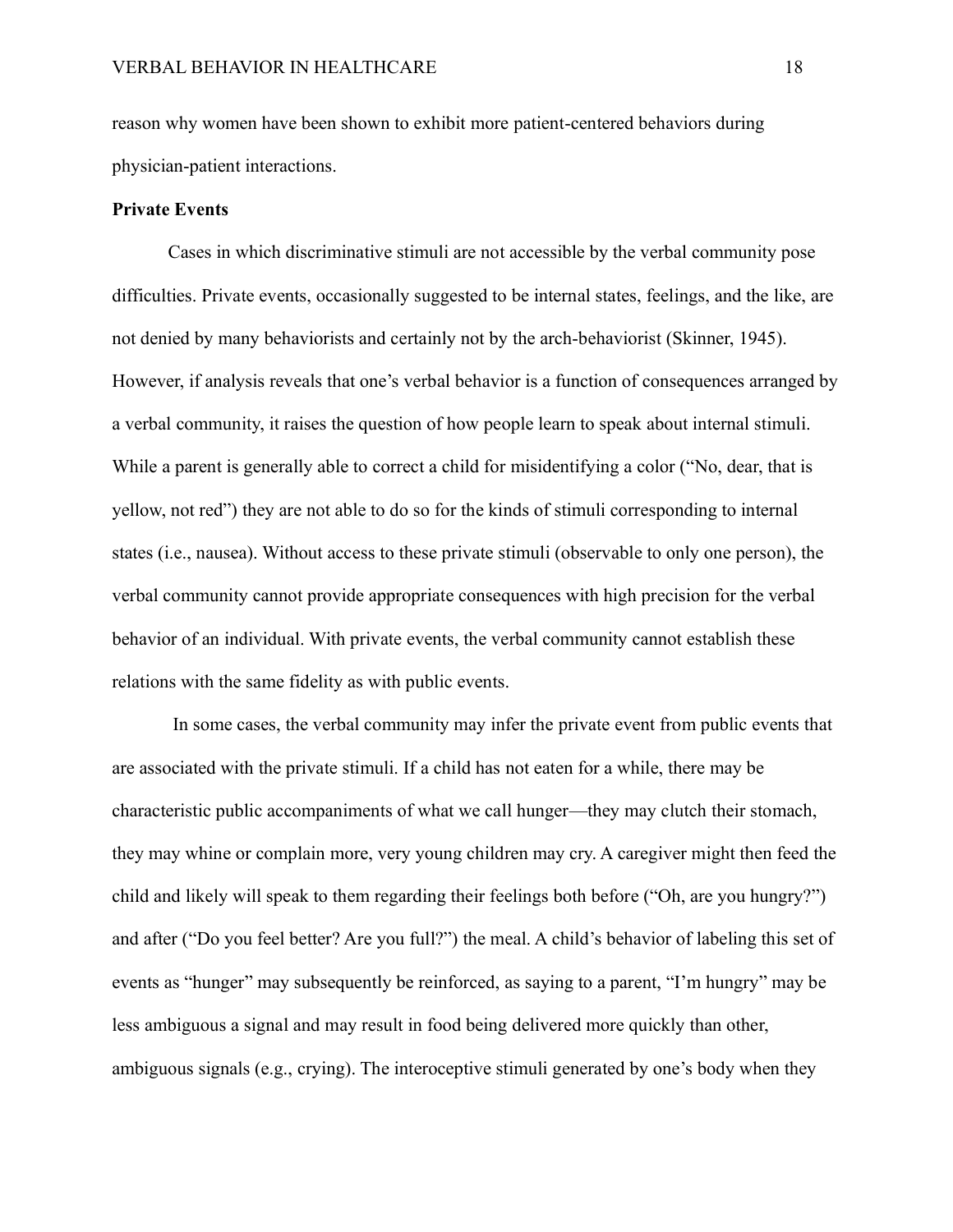have not eaten is related to the publicly observable event of the child having not eaten recently and may come to control the child's self-descriptive behavior (Skinner, 1945; Tourhino, 2006). In this way, the verbal community shapes and maintains the behavior of private events—as Skinner (1974, p. 241-2) noted:

"What [radical behaviorism] has to say about consciousness is this: (a) **Stimulation arising inside the organism plays an important part in behavior.** (b) The nervous systems through which it is effective evolved because of their role in the internal and external economy of the organism. (c) In the sense in which we say that a person is conscious of his surroundings, he is conscious of states or events in his body; he is under their control as stimuli… Far from ignoring consciousness in this sense, a science of behavior has developed new ways of studying it. (d) A person becomes conscious in a different sense when a verbal community arranges contingencies under which he not only sees an object but sees that he is seeing it. In this special sense, **consciousness or awareness is a social product.** (e) Introspective knowledge of one's body—selfknowledge—is defective for two reasons: **the verbal community cannot bring selfdescriptive behavior under the precise control of private stimuli**, and there has been no opportunity for the evolution of a nervous system which would bring some very important parts of the body under that control. (f) Within these limits self-knowledge is useful. The verbal community asks questions about private events because they are the collateral products of environmental causes, about which it can therefore make useful inferences, and **self-knowledge becomes useful to the individual for similar reasons.** (emphasis added)

Creel (1980) categorized private events into what he called 'accessible private events'

and 'inaccessible private events.' He defined these 'accessible' private events as events by which the verbal community would normally not have access to as a result of them taking place within the organism or not having appropriate instruments by which to quantify them. He uses the example of blood pressure, stating that before the sphygmomanometer was devised, blood pressure was an accessible, but not available, private event. In contrast, he defines 'inaccessible' private events as those which will never be exteroceptive in nature, noting pain as an example. It is unlikely that an objective measure of subjective pain will ever be possible; at best we may have observable correlates of pain. This is not to deny the existence of private pain, but to note the futility of incorporating the concept of pain into an objective explanatory framework.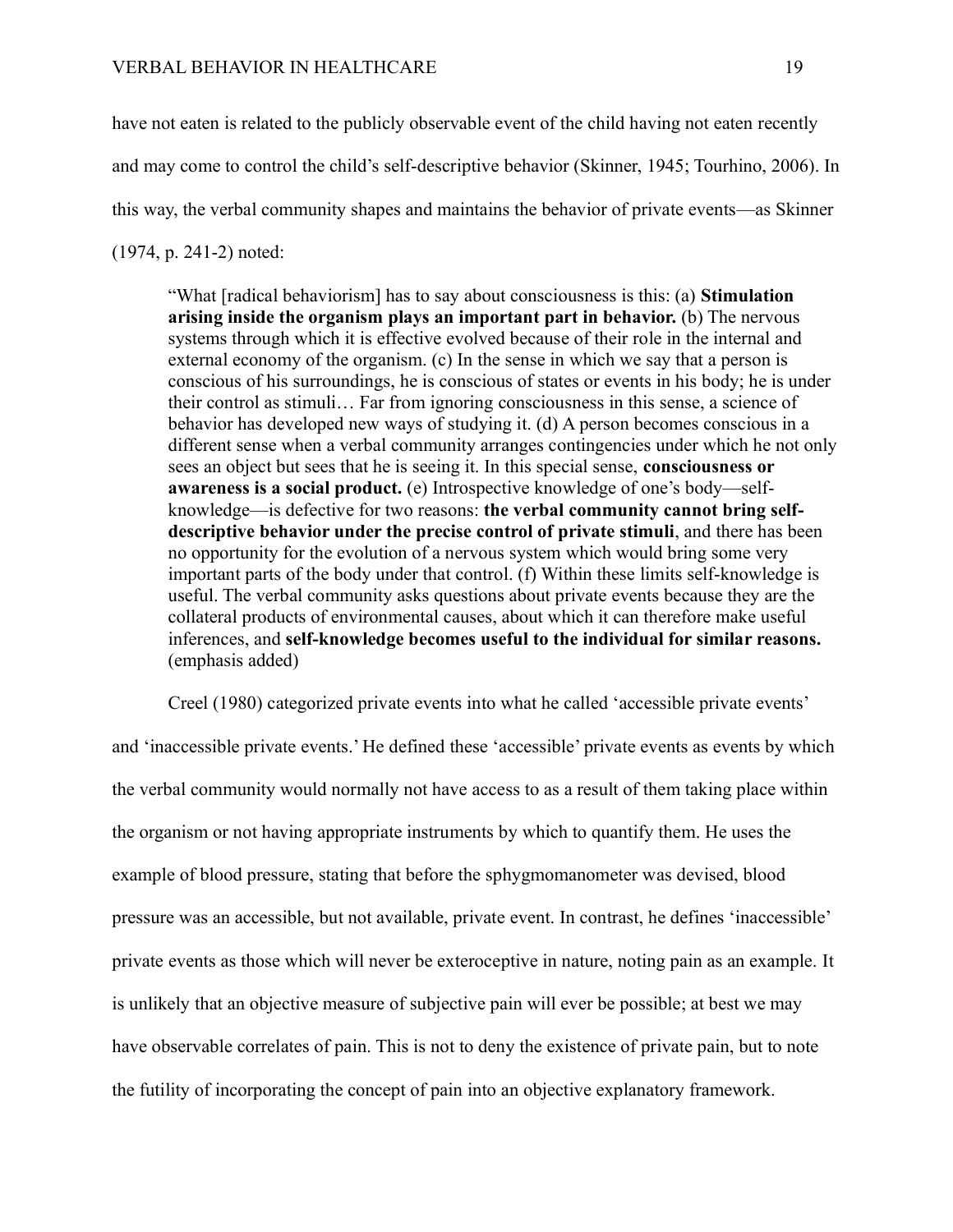This analysis of private events and the role of the verbal community in their description has far reaches in modern day medicine. Some aspects of psychiatric disorders such as depression are based upon private events that the verbal community has come to associate with public events such as sleeping too much, reduced affect, and decreased engagement in typical activities, particularly social ones. A similar narrative exists for the account of pain during the medical interview.

#### **The Medical Narrative of Pain**

Radical behaviorism does not ignore the experience of pain or similar private events. Skinner (1945, p. 272) wrote that "...each speaker possesses a small but important private world of stimuli." A behavioral perspective treats pain as a controlling stimulus not accessible by the verbal community. Therefore, the community is not able to establish a precise relation between the controlling stimulus and the resulting verbal response. This stance necessarily requires the reporting of pain to be analyzed as a response controlled by the same contingencies as other behavioral responses. It requires that the verbal community exerts control over the occasions upon which responses to private stimulation come to be labeled 'painful.'

If one were to go to the emergency room and state that they are experiencing pain in their abdomen, the physician would ask them to describe their pain as sharp, dull, stabbing, pressure, burning, etc. These metaphorical descriptors are related to the objects that would inflict such pain—these objects are publicly observable, whereas the internal sensations of a distressed patient are not. A sharp pain is caused by a sharp object, a dull pain by a dull object, a burning pain by a hot object. Skinner (1945) defines responses in this class as metaphors because they are differentially reinforced based on their association to the publicly accessible events, instead of the private stimuli alone. Munday, Newton-John, & Kneebone (2020) systematically analyzed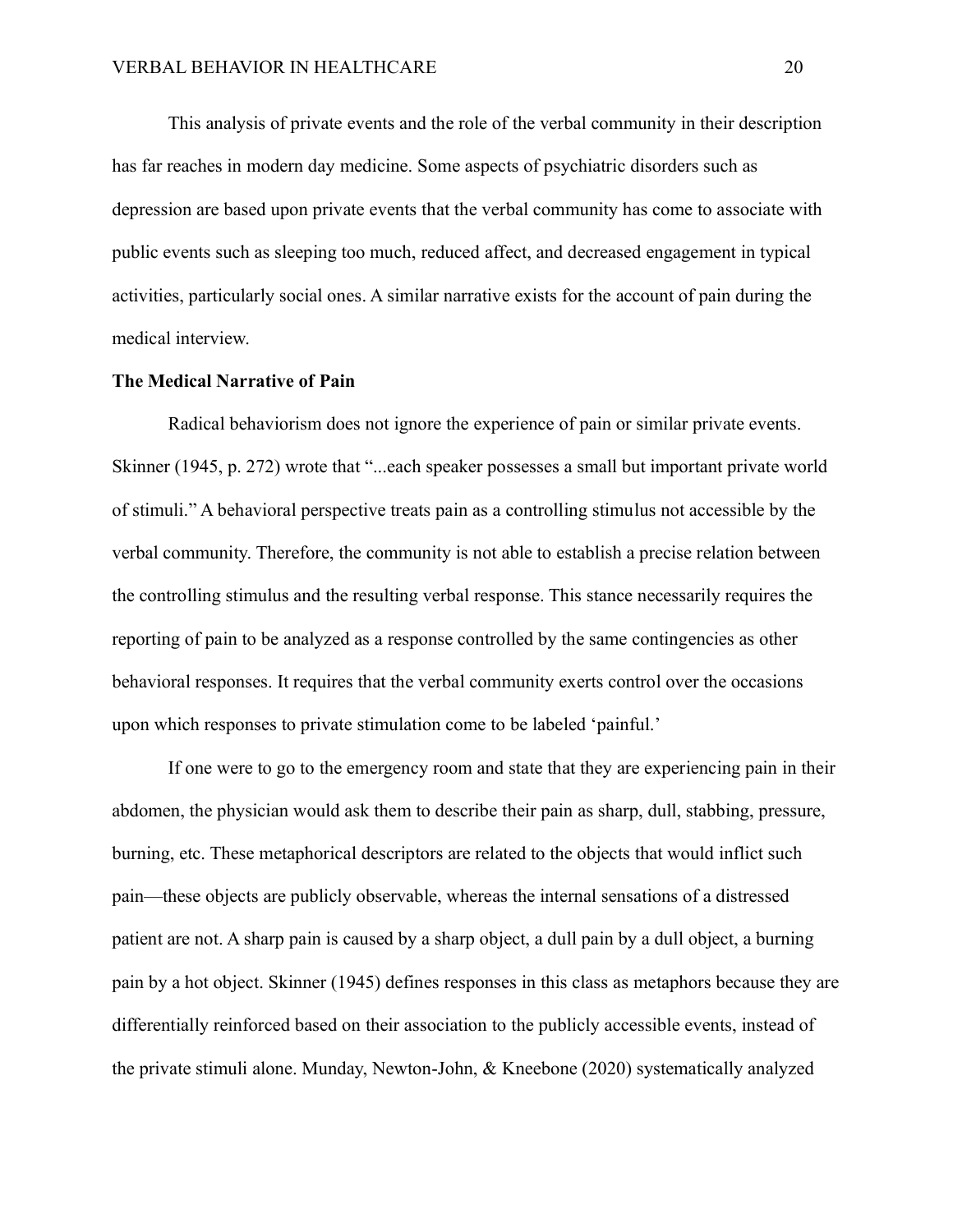the taxonomy of metaphor use in descriptions of chronic pain and found that the most common description of pain was in reference to physical damage from a tangible object (temperature, electricity, pressure or weight, sharp or blunt, etc.).

What is important to consider in this discussion is that these ways of describing private stimulation considered 'painful' are based upon tangible conditions observable by the verbal community. This distinction serves as an explanation for the varying experiences of pain across cultural, ethnic, and gender variables—the sorts of variables which may delineate different verbal communities. Moore and Brødsgaard (1999) found that there is a wide range of responses to pain in different cultures, showing that the occurrence of pain has both universal and ethnocentric attributes. They found that the most frequent differences in the responses to pain across cultures were related to gender, even when the corresponding events associated with the painful stimulus were similar. They concluded that the study of pain within the context of culture, ethnicity, and social structure must account for the variables set forth by these institutions. In this analysis, the verbal community establishes the varying contingencies controlling the differences in the response of pain across demographics.

An idiomatic illustration of the contingencies established by verbal communities regarding private pain is seen in the social construction of gender. Gurung (2019) wrote that studies showed a difference in societal acceptance and social support for the response of feeling pain. In Western culture, men's verbal response of expressing pain may be socially punished and thus result in what is called *shame* or *embarrassment*, while women's verbal behavior related to pain may not be punished. The idea that 'men don't feel pain' results in contingencies that make it less likely for men to label interoceptive stimuli as painful to avoid social punishment. In contrast, those who identify as female are not generally met with the same punishing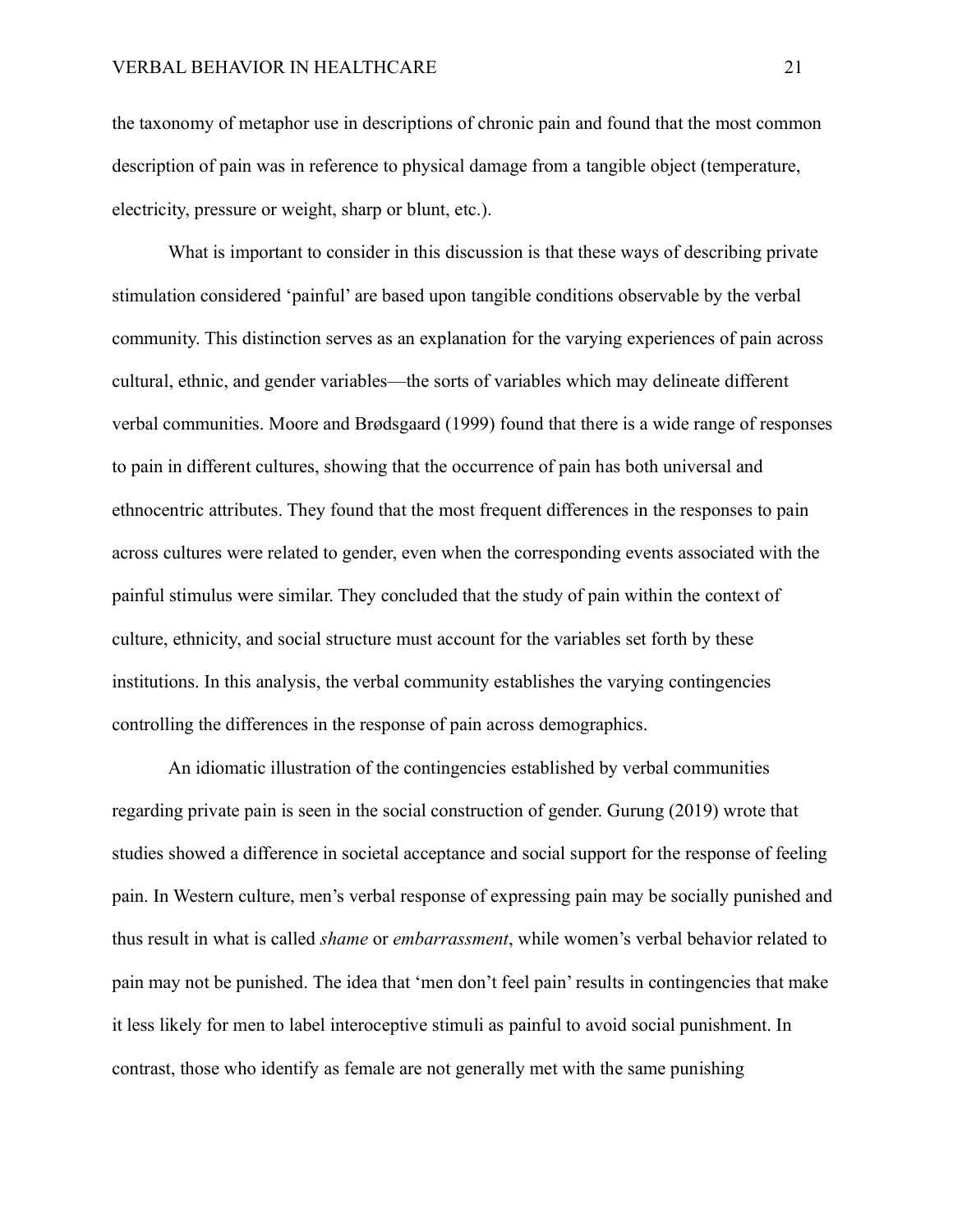contingencies. However, while women may not be socially punished for verbal behavior related to pain expression, the verbal community has established contingencies by which women's pain may often be ignored or undertreated (Chen et al., 2008; Hoffmann & Tarzian, 2003).

Gender disparities are not the only form of inequities in the treatment of pain established as a result of contingencies in the verbal community. Anderson, Green, and Payne (2009) showed that racial/ethnic minorities are more likely to have their acute pain undertreated as demonstrated by studies in Emergency Medicine in the United States, even after controlling for other variables such as substance abuse and gender. Similar results were shown for chronic pain for minorities with chronic conditions (Anderson et al., 2000). Hoffman et al., (2016) also found that false beliefs regarding biological differences between Black and White Americans may contribute to the undertreatment of Black Americans' pain.

The histories of the patient and the physician are the biggest factor when considering discrepancies in pain treatment. Gurung (2019, Ch. 10) found that physicians agree with their patient's assessment of pain levels only 46 percent of the time. Guru and Dubinsky (2000) similarly showed that nurses and physicians in the Emergency Department estimated significantly lower pain ratings than their patients reported. The verbal communities of the patient and the physician have established verbal repertoires in each that may be, in a sense, incompatible with one another. For example, physicians may estimate patient's subjective pain experience based on their history treating other patients; that is, if a patient comes in with a urinary tract infection, the physician may be likely to estimate a lower pain rating than for a person who has suffered multiple fractures due to a motor vehicle collision (Platt & Keating, 2007). The patient with the urinary tract infection may have never experienced subjective pain as a result of multiple fractures. To them, the UTI may be the worst pain they have ever experienced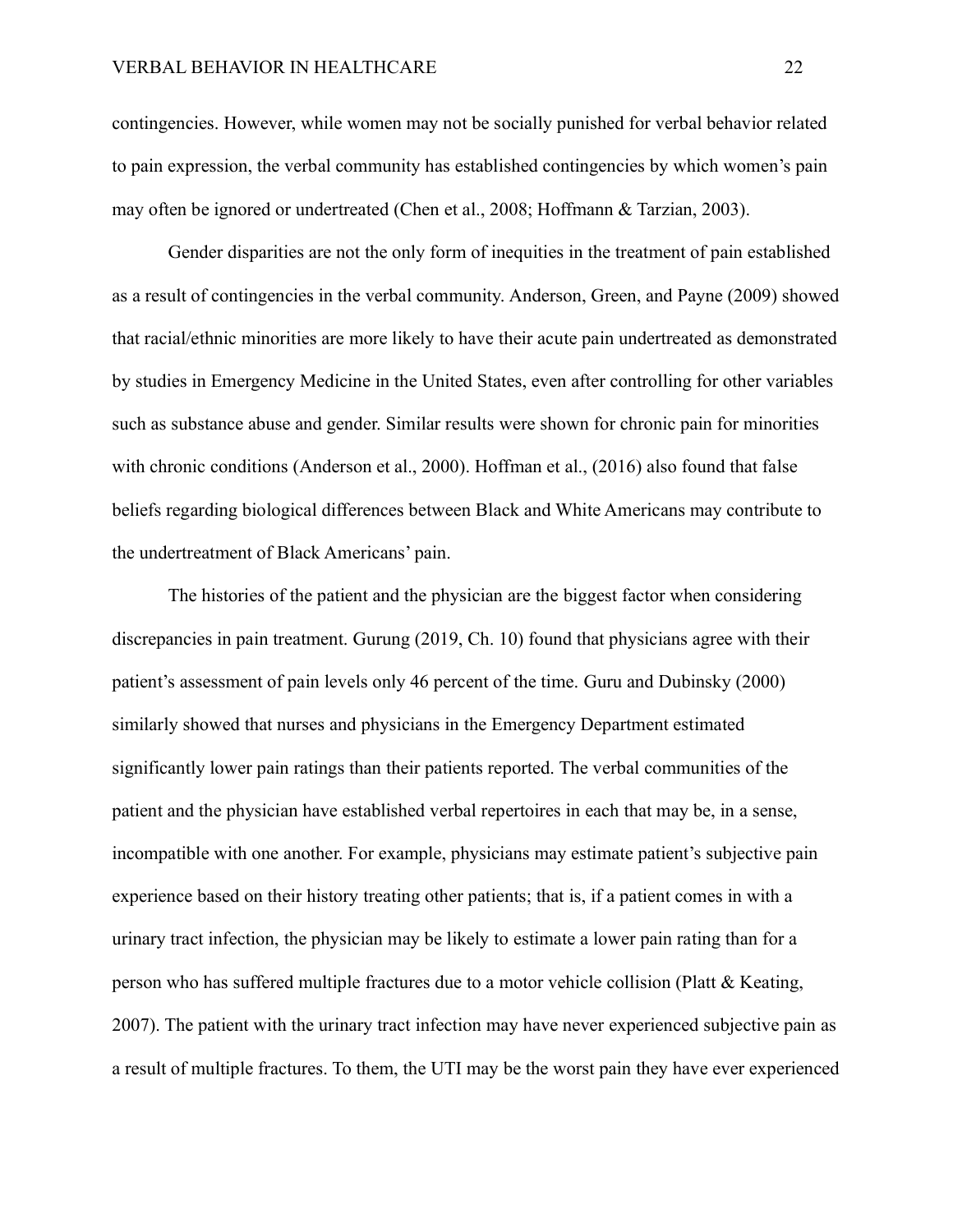—therefore, when asked 'What is your pain rating on a scale of 1 to 10, with 0 being no pain and 10 being the worst pain you can imagine', they may be more likely to choose a higher pain rating. This is one of the issues with the use of such pain scales in establishing subjective pain (Bodian et al., 2001). This exposes a systematic dilemma regarding a verbal analysis of subjective experiences in healthcare. Future research might focus on ways by which interactions between patients and physicians can be modified to counteract such conflicts and reduce discrepancies in patient care.

#### **Barriers to an Effective Analysis**

It is clear that an analysis regarding the interactions between patient and physician is a difficult one. This analysis includes issues not unlike those of a generic behavioral analysis. A few of these pertinent issues are discussed below.

#### **Multiple Causation**

When analyzing interactions between physicians and patients from a behavioral perspective, one must consider that behavior is nearly always a function of multiple distinct causes. The functional analysis of what one says is a complicated one. It is reasonable to believe that most given verbal emissions are functions of many relevant historical facts, nearly all of which have been lost to time. Not only would it be practically impossible to attribute every spoken word to any specific series of events, but multiple causation means it approaches the theoretically impossible. The fleeting nature of behavior, incidentally, may be a factor in why a functional analytic view of behavior has met with such vehement opposition—structures by definition persist through time, whereas any instance of behavior does not. Skinner (1957) wrote that the strength of any verbal response is frequently a function of more than variable (i.e., akin to polygenic inheritance in phylogeny), and that any single variable regularly affects more than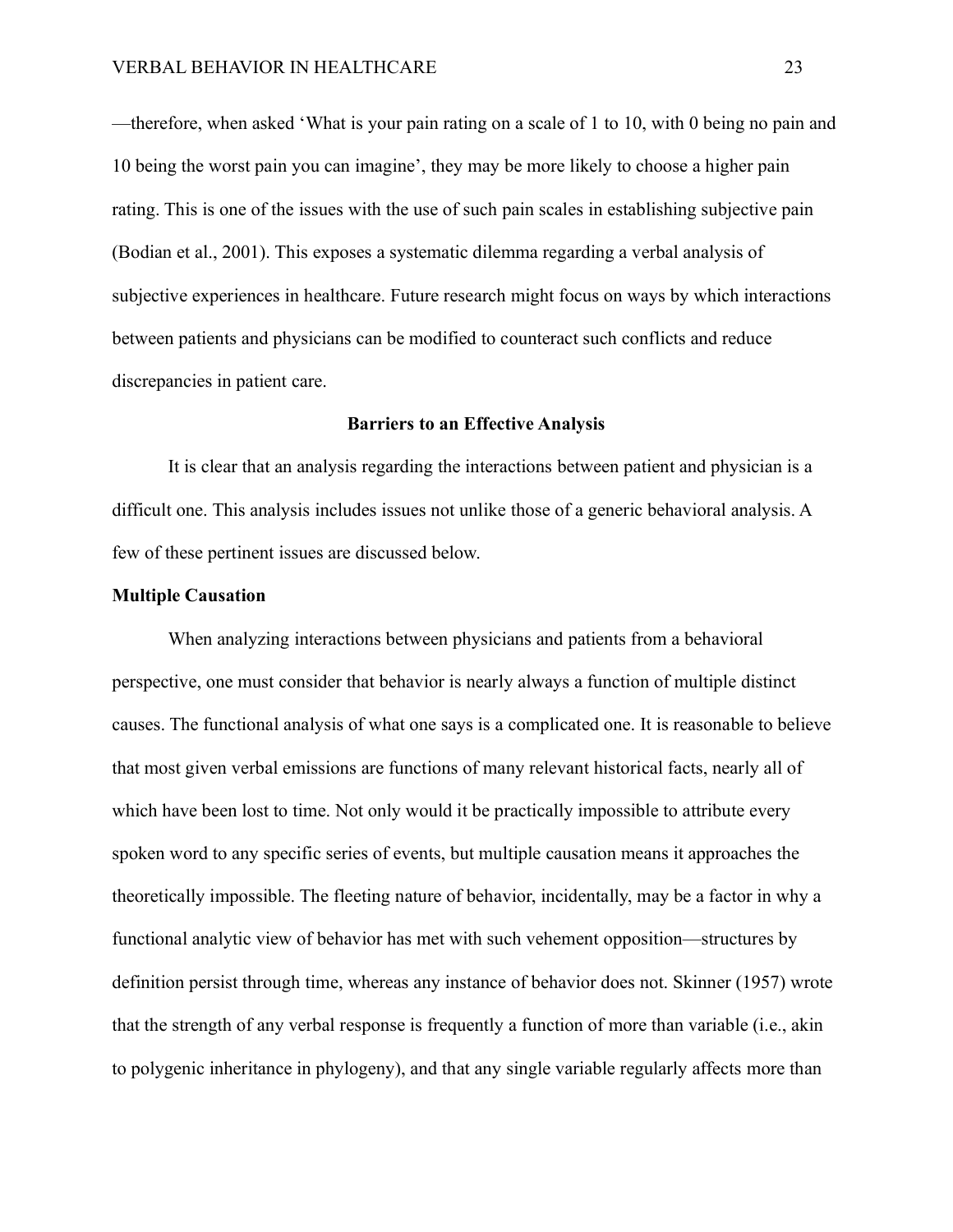one response (i.e., akin to pleiotropy in phylogeny). The strength of the verbal behavior of the patient and the physician is most likely a result of multiple contingencies set during past experiences and occasioned during the verbal exchange that occurs in the medical interview. Many of these contingencies are mysterious to both parties.

To yet further complicate the analysis, the speaker also acts as a listener. Skinner (1957) states that some aspects of the speaker's verbal behavior are under the control of various other aspects of their own verbal behavior (i.e., as in intraverbal behavior). He explains this in the sense that a dimension of listening is similar to verbal behavior in the sense that the speaker 'understands' what the speaker is saying (p. 11). This also applies to how the behavior of the listener is shaped by the behavior of the speaker. When the speaker and the listener are the same person, 'self-editing' occurs, during which the speaker may evaluate their own verbal behavior and subsequently change or even reject it prior to its emission. Needless to say, many of the controlling contingencies for this sort of behavior are out of reach of the physician.

#### **Lack of Agreed Upon Measures**

A final issue we will consider when considering a verbal behavior analysis of the interactions between physicians and their patients is a current lack of agreed upon measures. This analysis has thus far mentioned one specific method, created by Henbest & Steward (1989) as to analyze how 'patient-centered' an interaction between the patient and physician was. There are many other methods suggested, but no clear agreed-upon way to evaluate these interactions. This lack of distinct contingencies for physicians regarding their actions during the medical interview makes it more difficult for physicians to behave in ways that will improve the health outcomes of their patients.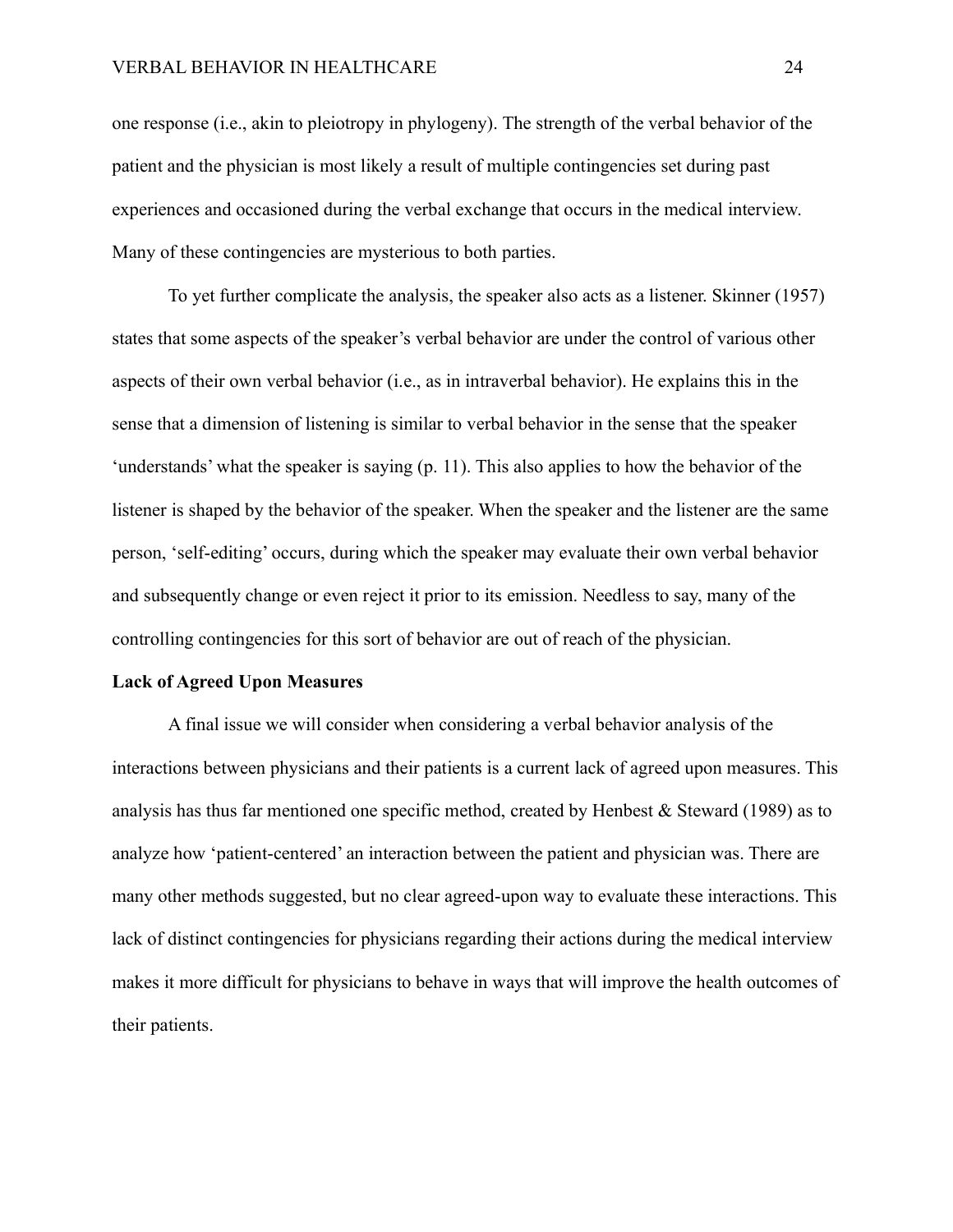Boon and Stewart (1998) reviewed instruments that had been used to evaluate patientphysician interactions over a period of a decade. They found that the majority of the instruments were reliable but have not been analyzed for their validity. Furthermore, because there is no standard instrument for this purpose, newer instruments cannot be validated by comparing its results to the standard. Instruments were idiosyncratic, varying in their methods of data collection and coding. Some involved an observer recording data in real-time; some analyzed video or audio recordings of the interactions; others used trained 'patients' to evaluate the interaction; and even more used self-report measures.

Beck et al. (2002) found similar issues in their review of physician-patient interactions in the primary care setting. Out of 14 studies they reviewed, 11 of them used different coding systems. In order for meaningful change regarding patient-physician interactions to occur, there needs to be clear and agreed upon measures to evaluate them. Physicians require concrete instruction regarding behaviors to rehearse and ones to avoid in order to meet the goals of the medical interview established by Ong et al. (1995). They also need precise feedback as a means of providing contingencies that enact change. An adequate measure should take a behavioral standpoint and consider not only the contingencies set forth by the patient or the physician during the interaction, but also by the verbal communities of the patient and the physician.

#### **A Path Forward**

The analysis of the interactions between patients and physicians is complicated. The patient's and physician's histories play roles in the diagnosis and treatment of an illness. This manifests in numerous ways, but most critically in their verbal behavior during their interactions. However, a behavioral interpretation of verbal behavior provides a path for future research. Future research may seek to establish new ways to account for the previous experiences of the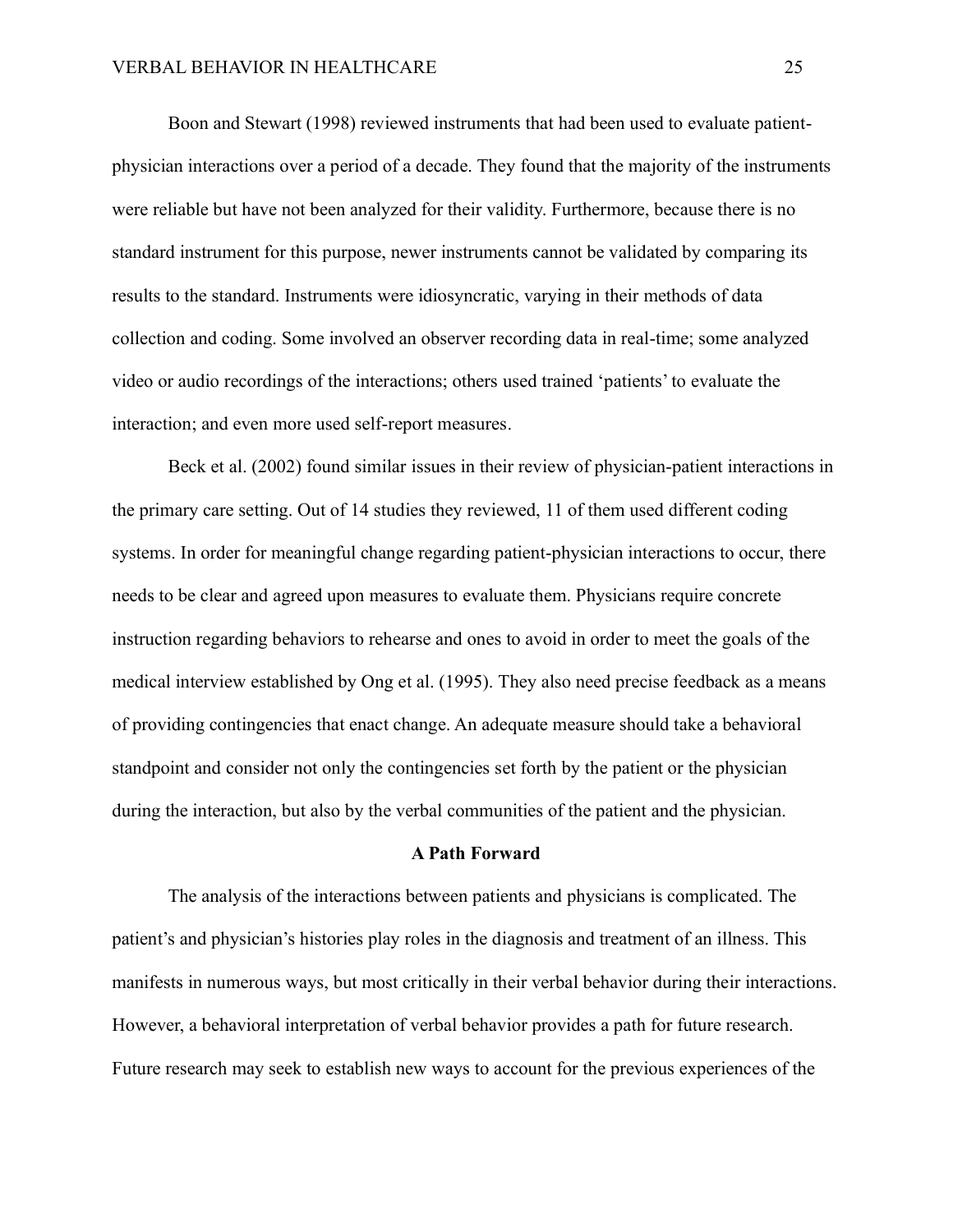physician and the patient; such work may, for example, reveal important new strategies for training medical professionals, or suggest the kinds of factors that may lead to better fits between patients and physicians. Research may also examine the structure of the healthcare system as a whole (including, e.g., the insurance industry and medical support staff), its role in shaping physician behavior, and the degree to which it impacts health outcomes.

Mary Washington Healthcare recently implemented a guiding framework during the medical interview for their providers (L. Bowden, personal communication, February 15, 2021; Studer et al., 2010; Studer Group, n.d.). This framework incorporates many of the topics mentioned in this analysis and specifically names verbal behaviors that have been shown to increase patient satisfaction. This framework is titled the 'AIDET Plus the Promise<sup>SM</sup> Hospital Setting Toolkit', developed by the Studer Group. This AIDET framework stands for (1) Acknowledged patient and family warmly; (2) Introduced self, role, and/or team; (3) Duration, time expectation of results, discharge, or next steps; (4) Explanation of why/what is going to be taking place; (5) Thanking the patient and/or family for their time; and (6) The promise, a commitment to the patient that they will receive great care and be taken care of. There are also suggestions within each of these sections such as inviting the patient to be engaged in the discussion and ask questions. The framework includes the following keywords that providers should strive to meet during the medical interview: listen, explain, understand, respect, and be courteous. Lastly, the framework also recommends that physicians avoid the use of medical jargon, which has been shown to negatively impact the interaction between the patient and provider. Studies have shown that this framework is effective in both measuring and improving the interactions between patient and physician, as seen by increases in the target behaviors (Braverman et al., 2015; Katona et al., 2014). This framework succeeds because of the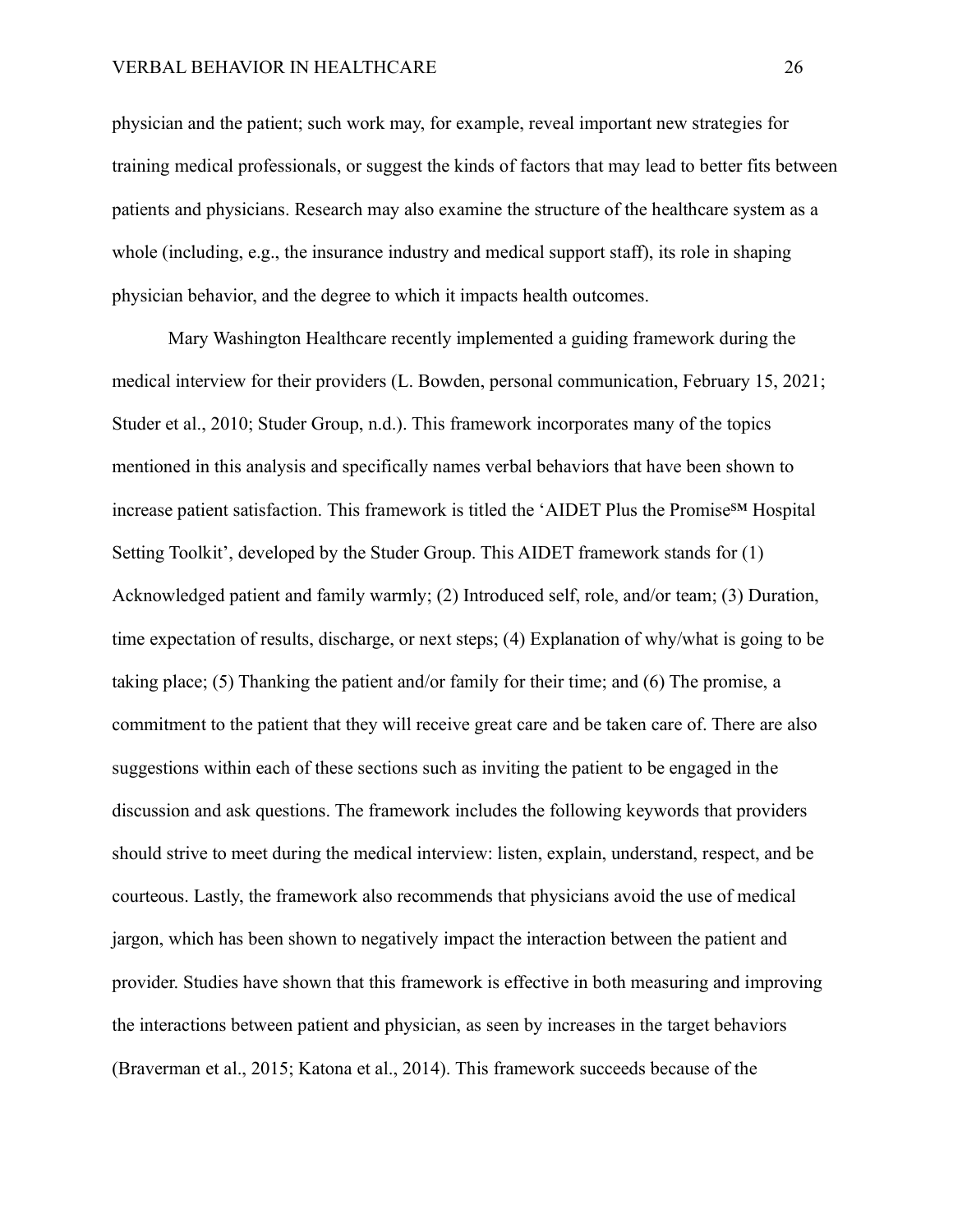contingencies it establishes for the interactions between patients and physicians —that is, the framework provides concrete physician actions that have been deemed useful in producing positive health outcomes.

The American Academy of Orthopaedic Surgeons (AAOS) developed a *Communication Skills Mentors Program* in 2001 based on the Bayer Educational Model of the "4Es" – engaging, empathizing with, educating, and enlisting the patient to get involved in treatment decisions (Keller & Carroll, 1994; Tongue et al., 2005). The AAOS program also addresses other aspects of the patient-physician interaction mentioned in the current analysis, including medical jargon, language discordance, and cultural differences. The incorporation of language discordance and the inherent biases due to cultural differences (or more accurately, verbal communities) is a crucial aspect of this model. Programs such as these should be required for all physicians before they are certified to practice.

Maguire et al. (1986) found that providing feedback to young physicians was successful in increasing performance in the following interview skills: clarification of patients' statements; use of open questions; asking about patients' psychosocial issues; verbal and visual encouragement; using brief questions; and reducing or avoiding the use of medical jargon. Smith (1998) showed that after one year of training family practice residents to use patient-centered approaches, they scored higher on measures regarding the medical interview, and their patients stated small increases in patient satisfaction. These results may be a result of repeated exposure to contingencies that build new repertoires of verbal behavior (i.e., the use of aforementioned techniques). Such approaches should be welcome and in line with a behavioral philosophy. Work remains to be done, however. Brown et al. (1999) did not find a significant change in patient satisfaction after clinicians were exposed to a communication skills training regarding the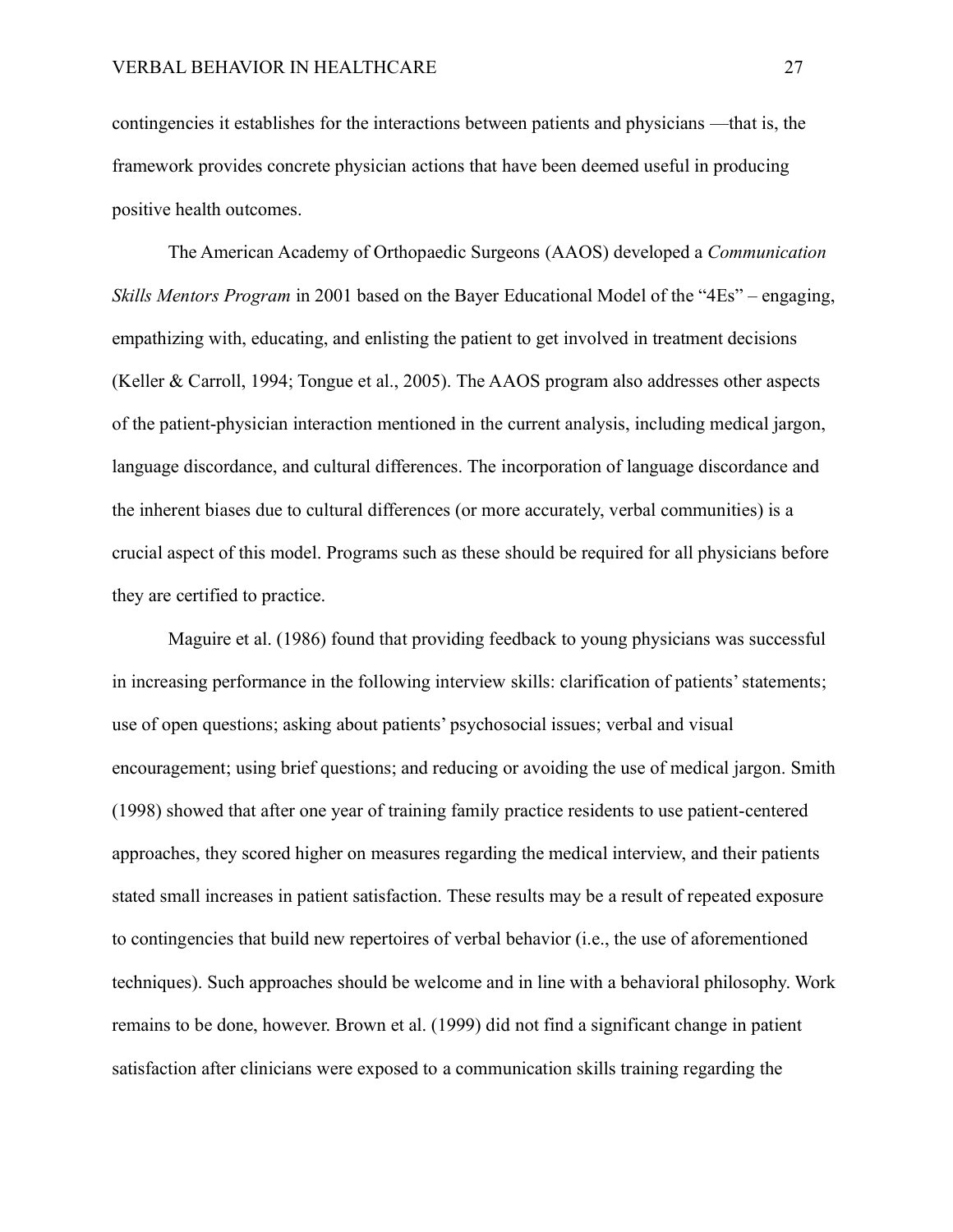medical interview. It remains an open question as to why different investigations report differing results; the scientific investigation of verbal behavior in healthcare settings is no doubt challenging and ambiguities likely are inevitable.

Human innovation may be entirely the function of verbal behavior, itself which may be merely a result of the evolutionary step of the vocal musculature coming under operant control (Skinner, 1984). It has allowed for the invention of science and of the modern world; it is similarly responsible for the rapid advancements in each arena. Verbal behavior allows for an accumulation of "knowledge" across generations through writing or vocal descriptions of past experiences—no other extant species comes close to expressing cumulative cultural changes that *Homo sapiens* have. Medicine as we know it would not exist without verbal behavior, and through a careful scientific analysis of verbal behavior, may be further improved.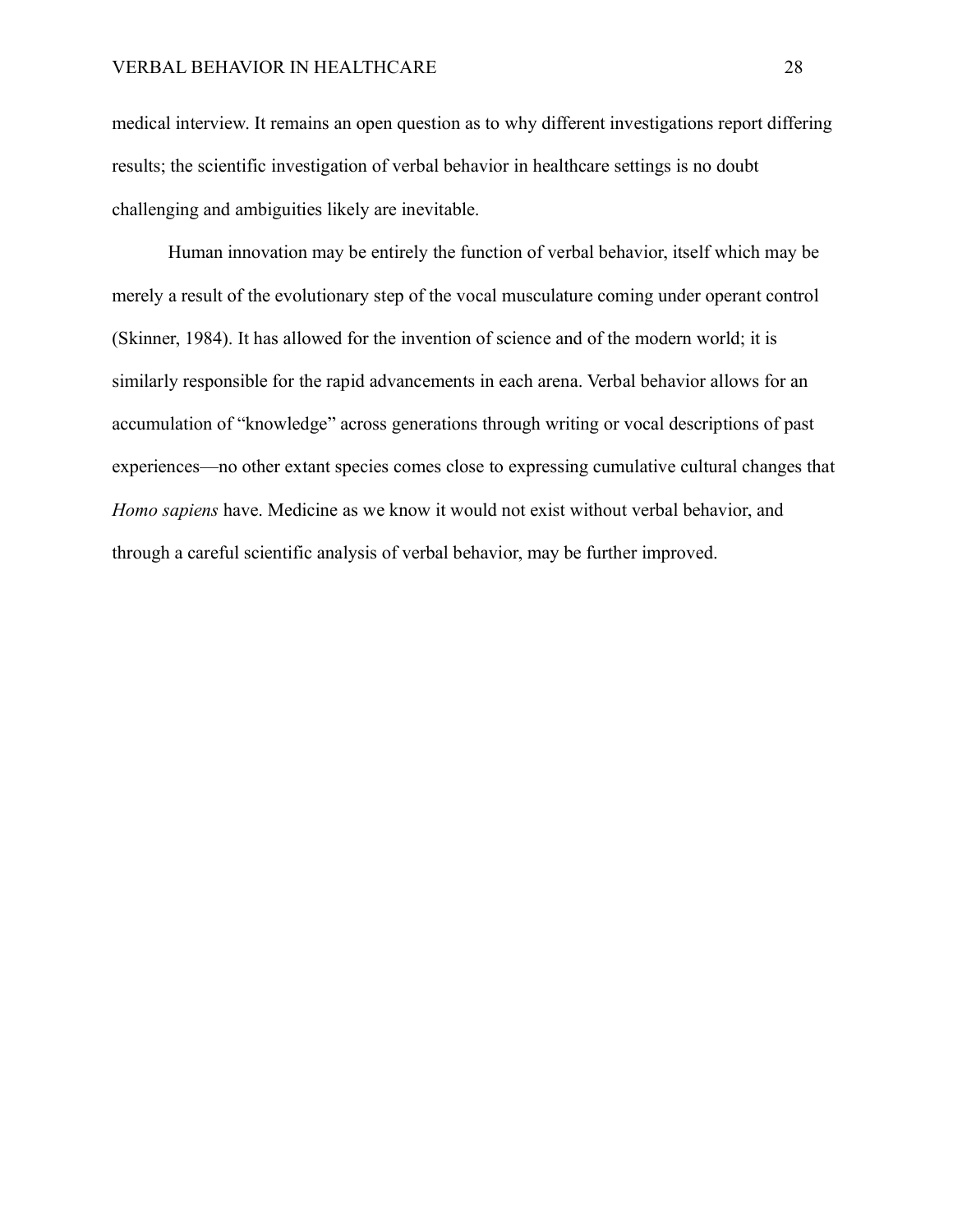#### References

- Amsel, A. (1992). Frustration theory: Many years later. *Psychological Bulletin, 112*(3), 396– 399. https://doi.org/10.1037/0033-2909.112.3.396
- Anderson, K. O., Green, C. R., & Payne, R. (2009). Racial and Ethnic Disparities in Pain: Causes and Consequences of Unequal Care. *The Journal of Pain*, *10*(12), 1187–1204. https://doi.org/10.1016/j.jpain.2009.10.002
- Anderson, K.O., Mendoza, T.R., Valero, V., Richman, S.P., Russell, C., Hurley, J., DeLeon, C., Washington, P., Palos, G., Payne, R. and Cleeland, C.S. (2000), Minority cancer patients and their providers. *Cancer, 88*: 1929-1938. https://doi.org/10.1002/(SICI)1097- 0142(20000415)88:8<1929::AID-CNCR23>3.0.CO;2-2
- Beck, R. S., Daughtridge, R., & Sloane, P. D. (2002). Physician-Patient Communication in the Primary Care Office: A Systematic Review. *Journal of the American Board of Family Medicine*, *15*(1), 25–38. https://www.jabfm.org/content/15/1/25.
- Bickel, J., & Povar, G. (1995). Women as health professionals: Contemporary issues. *The encylopedia of bioethics, revised edition*. New York: Macmillan, 2585.
- Blumstein, D. T., & Armitage, K. B. (1997). Does Sociality Drive The Evolution Of Communicative Complexity? A Comparative Test With Ground‐Dwelling Sciurid Alarm Calls. *The American Naturalist*, *150*(2), 179–200. https://doi.org/10.1086/286062
- Bodian, C. A., Freedman, G., Hossain, S., Eisenkraft, J. B., & Beilin, Y. (2001). The Visual Analog Scale for Pain. *Anesthesiology*, *95*(6), 1356–1361. https://doi.org/10.1097/00000542-200112000-00013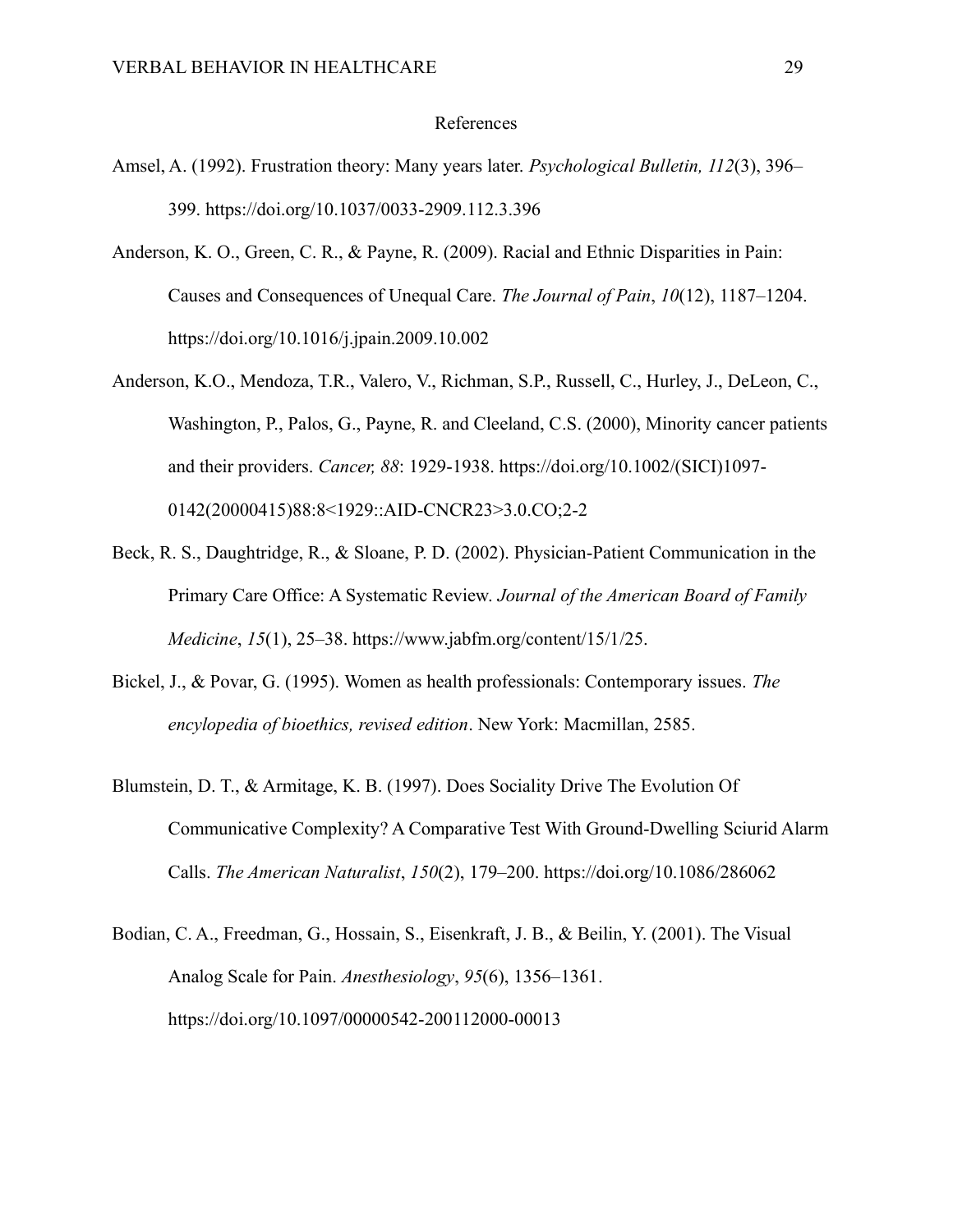- Bonvicini, K. A. (2017). LGBT healthcare disparities: *What progress have we made? Patient Education and Counseling, 100*(12), 2357–2361. https://doi.org/10.1016/j.pec.2017.06.003
- Boon, H., & Stewart, M. (1998). Patient-physician communication assessment instruments: *Patient Education and Counseling*, *35*(3), 161–176. https://doi.org/10.1016/s0738- 3991(98)00063-9
- Braverman AM, Kunkel EJ, Katz L, et al. Do I Buy It? How AIDET™ Training Changes Residents' Values about Patient Care. *J Patient Exp*. 2015;2(1):13-20. doi:10.1177/237437431500200104
- Brodsky, S. L. (2013). Perspective taking*.* In S. L. Brodsky, *Testifying in court: Guidelines and maxims for the expert witness* (p. 137–140). American Psychological Association. https://doi.org/10.1037/14037-033
- Brown, J. B., Boles, M., Mullooly, J. P., & Levinson, W. (1999). Effect of clinician communication skills training on patient satisfaction. A randomized, controlled trial. *Annals of internal medicine*, *131*(11), 822–829. https://doi.org/10.7326/0003-4819- 131-11-199912070-00004
- Castro, C. M., Wilson, C., Wang, F., & Schillinger, D. (2007). Babel babble: physicians' use of unclarified medical jargon with patients. *American journal of health behavior*, *31 Suppl 1*, S85–S95. https://doi.org/10.5555/ajhb.2007.31.supp.S85
- Catania, A. C. (1998). The Taxonomy of Verbal Behavior. *Handbook of Research Methods in Human Operant Behavior*, 405–433. https://doi.org/10.1007/978-1-4899-1947-2\_13
- Catania, A. C., & Shimoff, E. (1998). The experimental analysis of verbal behavior. *The Analysis of verbal behavior*, *15*, 97–100. https://doi.org/10.1007/BF03392927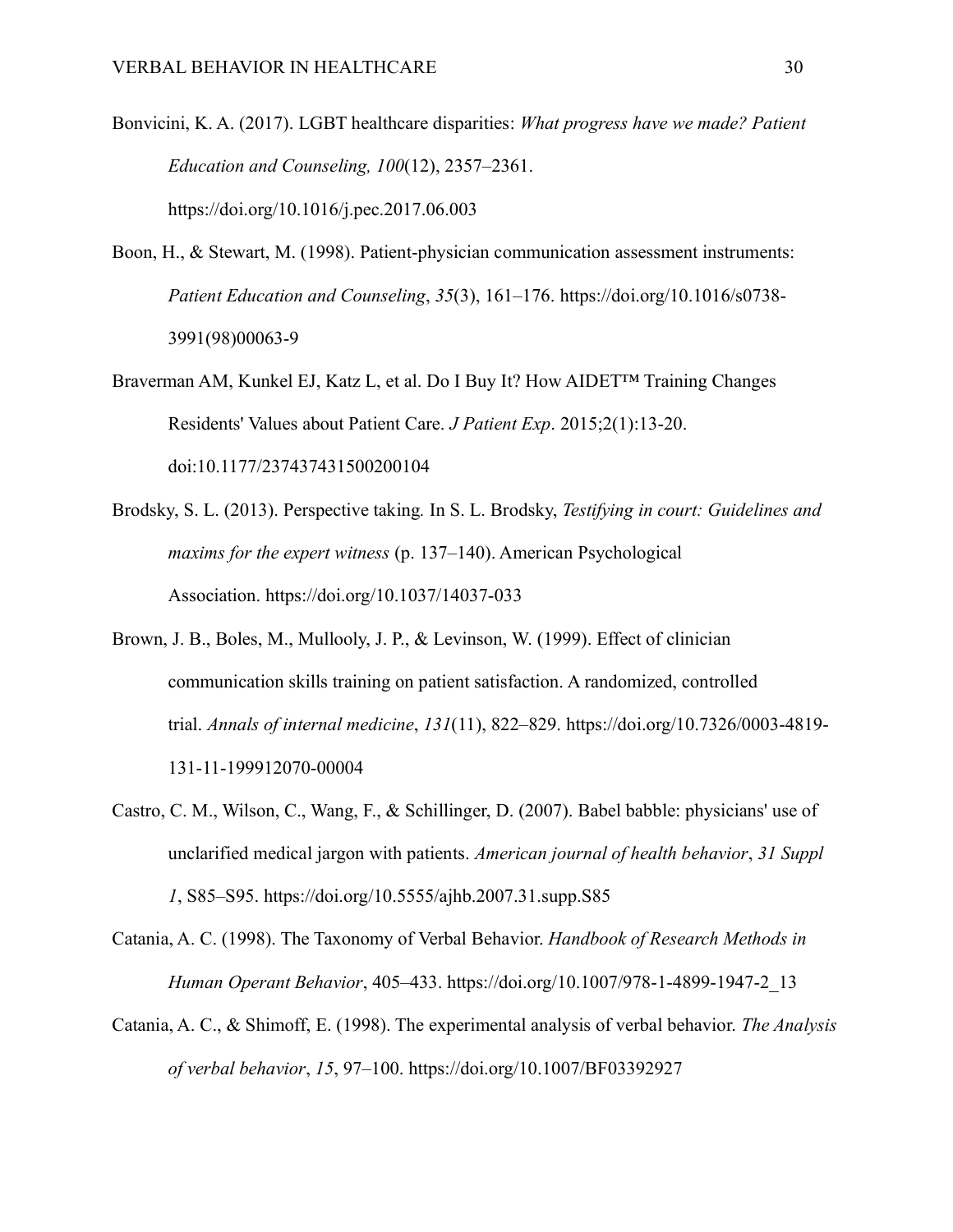- Catania A. C. (2006). Antecedents and consequences of words. *The Analysis of verbal behavior*, *22*(1), 89–100. https://doi.org/10.1007/BF03393030
- Chen, E. H., Shofer, F. S., Dean, A. J., Hollander, J. E., Baxt, W. G., Robey, J. L., Sease, K. L., & Mills, A. M. (2008). Gender disparity in analgesic treatment of emergency department patients with acute abdominal pain. *Academic emergency medicine: official journal of the Society for Academic Emergency Medicine*, *15*(5), 414–418. https://doi.org/10.1111/j.1553-2712.2008.00100.x
- Cooper, L. A., Roter, D. L., Johnson, R. L., Ford, D. E., Steinwachs, D. M., & Powe, N. R. (2003). Patient-centered communication, ratings of care, and concordance of patient and physician race. Annals of internal medicine, 139(11), 907–915. https://doi.org/10.7326/0003-4819-139-11-200312020-00009
- Creel, R. (1980). Radical Epiphenomenalism: B.F. Skinner's Account of Private Events. *Behaviorism*, *8*(1), 31–53. https://www.jstor.org/stable/27758950.
- Cronin, R. M., Yang, M., Hankins, J. S., Byrd, J., Pernell, B. M., Kassim, A., Adams-Graves, P., Thompson, A. A., Kalinyak, K., DeBaun, M., & Treadwell, M. (2020). Association between hospital admissions and healthcare provider communication for individuals with sickle cell disease. *Hematology (Amsterdam, Netherlands)*, *25*(1), 229–240. https://doi.org/10.1080/16078454.2020.1780737
- Diette, G. B., & Rand, C. (2007). The Contributing Role of Health-Care Communication to Health Disparities for Minority Patients With Asthma. *Chest*, *132*(5). https://doi.org/10.1378/chest.07-1909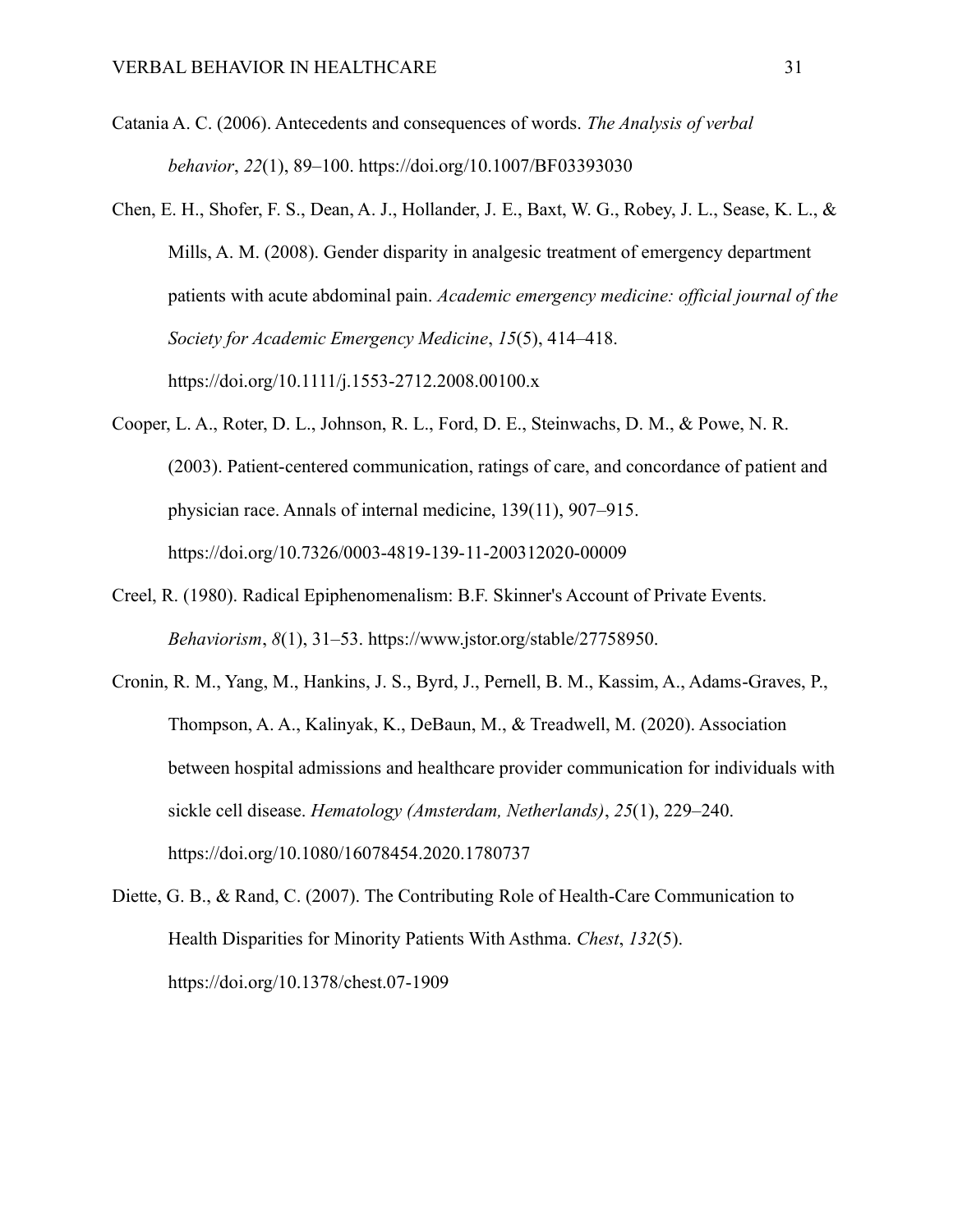- DiMatteo, M. R. (1997). Health behaviors and care decisions: an overview of professionalpatient communication. In D. S. Gochman (Ed.), *Handbook of health behavior research II: provider determinants* (pp. 5–22). essay, Plenum Press.
- Epstein, A. M., Taylor, W. C., & Seage, G. R. (1985). Effects of patients' socioeconomic status and physicians' training and practice on patient-doctor communication. *The American Journal of Medicine, 78*(1), 101-106. doi:10.1016/0002-9343(85)90469-3
- Fischer, J. L. (1958). Social influences on the choice of a linguistic variant. *Word*, *14*(1), 47-56.
- Gurung, R. A. R. (2019). *Health psychology: well-being in a diverse world*. SAGE.
- Ha, J. F., & Longnecker, N. (2010). Doctor-patient communication: a review. *The Ochsner journal*, *10*(1), 38–43.
- Hajek, P. (1991). Individual differences in difficulty quitting smoking. *Addiction*, *86*(5), 555– 558. https://doi.org/10.1111/j.1360-0443.1991.tb01807.x
- Hatzenbuehler, M. L., Flores, A. R., & Gates, G. J. (2017). Social Attitudes Regarding Same-Sex Marriage and LGBT Health Disparities: Results from a National Probability Sample. *Journal of Social Issues*, *73*(3), 508–528. https://doiorg.umw.idm.oclc.org/10.1111/josi.12229
- Henbest, R. J., & Stewart, M. A. (1989). Patient-centredness in the consultation. 1: A method for measurement. *Family practice*, *6*(4), 249–253.<https://doi.org/10.1093/fampra/6.4.249>
- Hoffmann, D. E., & Tarzian, A. J. (2003). The Girl Who Cried Pain: A Bias Against Women in the Treatment of Pain. *SSRN Electronic Journal*. https://doi.org/10.2139/ssrn.383803
- Hoffman, K. M., Trawalter, S., Axt, J. R., & Oliver, M. N. (2016). Racial bias in pain assessment and treatment recommendations, and false beliefs about biological differences between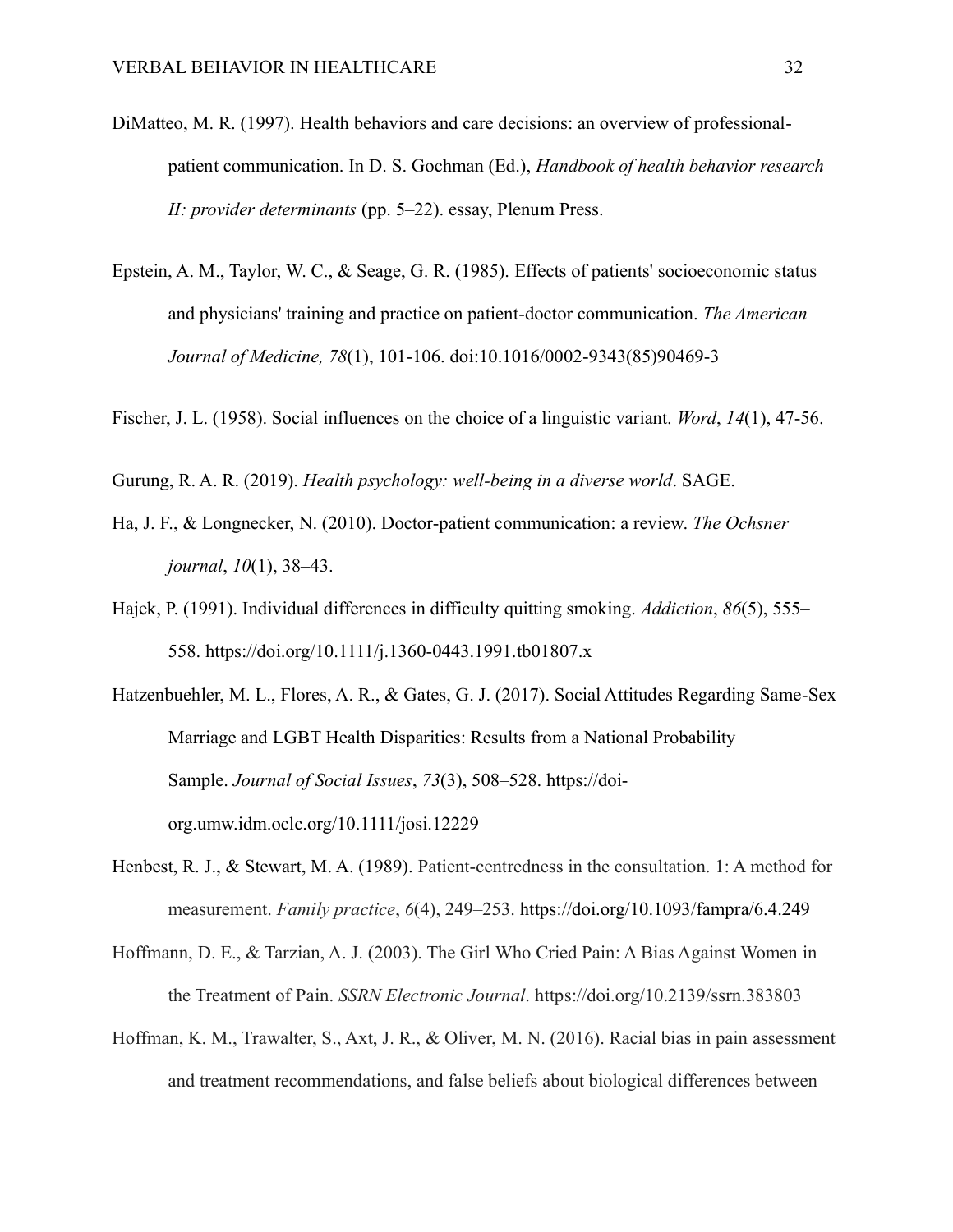blacks and whites. *Proceedings of the National Academy of Sciences*, *113*(16), 4296– 4301. https://doi.org/10.1073/pnas.1516047113

- Holden, K., McGregor, B., Thandi, P., Fresh, E., Sheats, K., Belton, A., Mattox, G., & Satcher, D. (2014). Toward culturally centered integrative care for addressing mental health disparities among ethnic minorities. *Psychological Services, 11*(4), 357–368. https://doi.org/10.1037/a0038122
- Houser, R., Wilczenski, F. L., & amp; Ham, M. A. (2006). Feminine and Feminist Ethics and Counselor Decision-Making. In Culturally Relevant Ethical Decision-Making in Counseling (pp. 39–46). essay, Sage Publications.

https://www.sagepub.com/sites/default/files/upm-assets/10977\_book\_item\_10977.pdf.

- Howard, T., Jacobson, K. L., & Kripalani, S. (2013). Doctor Talk: Physicians' Use of Clear Verbal Communication. *Journal of Health Communication*, *18*(8), 991–1001. https://doi.org/10.1080/10810730.2012.757398
- Kaplan, S. H., Greenfield, S., & Ware, J. E. (1989). Assessing the Effects of Physician-Patient Interactions on the Outcomes of Chronic Disease. *Medical Care*, *27*(Supplement). https://doi.org/10.1097/00005650-198903001-00010
- Katona, A., Kunkel, E., Arfaa, J., Weinstein, S., & Skidmore, C. (2014, April 8). *Methodology for Delivering Feedback to Neurology House Staff on Communication Skills Using AIDET (Acknowledge, Introduce, Duration, Explanation, Thank You) (P1.328)*. Neurology. https://n.neurology.org/content/82/10\_Supplement/P1.328.short.
- Keller, V. F., & Carroll, J. G. (1994). A new model for physician-patient communication. *Patient Education and Counseling*, *23*(2), 131–140. https://doi.org/10.1016/0738- 3991(94)90051-5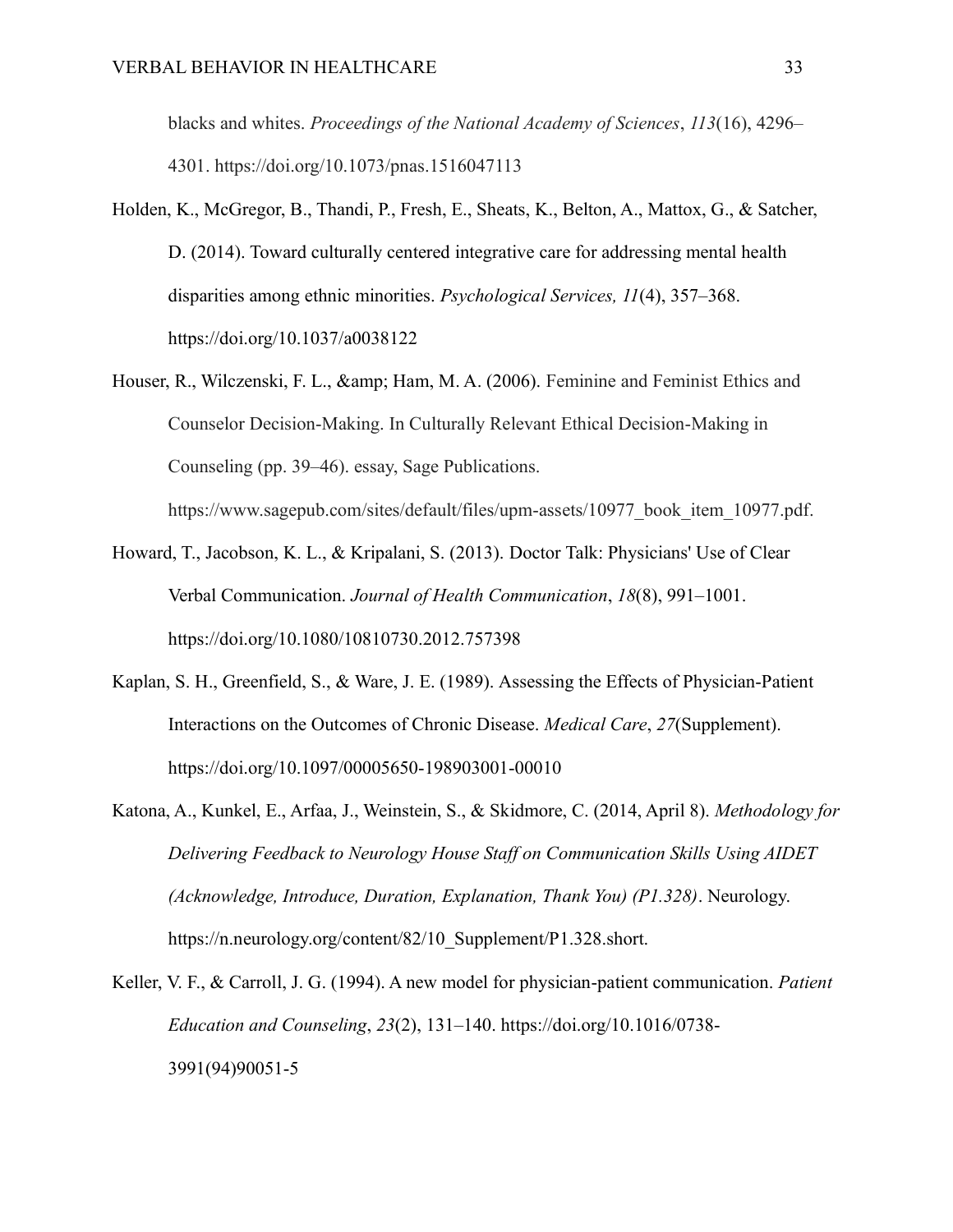- Lichstein, P. R. (1990). The Medical Interview. In *Clinical Methods: The History, Physical, and Laboratory Examinations. 3rd edition* (pp. 29–36). Butterworths. https://www.ncbi.nlm.nih.gov/books/NBK349/.
- Lumsden, L., & Hyner, G. C. (1985). Effects of an educational intervention on the rate of recurrent urinary tract infections in selected female outpatients. *Women & health*, *10*(1), 79–86. https://doi.org/10.1300/J013v10n01\_06
- Madsen, C. H., Jr., Becker, W. C., & Thomas, D. R. (1968). Rules, praise, and ignoring: Elements of elementary classroom control. *Journal of Applied Behavior Analysis, 1*(2), 139–150. https://doi.org/10.1901/jaba.1968.1-139
- Maguire, P., Fairbairn, S., & Fletcher, C. (1986). Consultation skills of young doctors: I-- Benefits of feedback training in interviewing as students persist. *British medical journal (Clinical research ed.)*, *292*(6535), 1573–1576.

https://doi.org/10.1136/bmj.292.6535.1573

- Mollon, L. (2012). The Forgotten Minorities: Health Disparities of the Lesbian, Gay, Bisexual, and Transgendered Communities. *Journal of Health Care for the Poor and Underserved 23*(1), 1-6. doi:10.1353/hpu.2012.0009.
- Munday, I., Newton‐John, T., & Kneebone, I. (2020). 'Barbed wire wrapped around my feet': Metaphor use in chronic pain. *British Journal of Health Psychology*, *25*(3), 814–830. https://doi.org/10.1111/bjhp.12432
- Myers, M. W., & Hodges, S. D. (2013). Empathy: Perspective taking and prosocial behavior: Caring for others like we care for the self*.* In J. J. Froh & A. C. Parks (Eds.), *Activities for teaching positive psychology: A guide for instructors* (p. 77–83). American Psychological Association. https://doi.org/10.1037/14042-013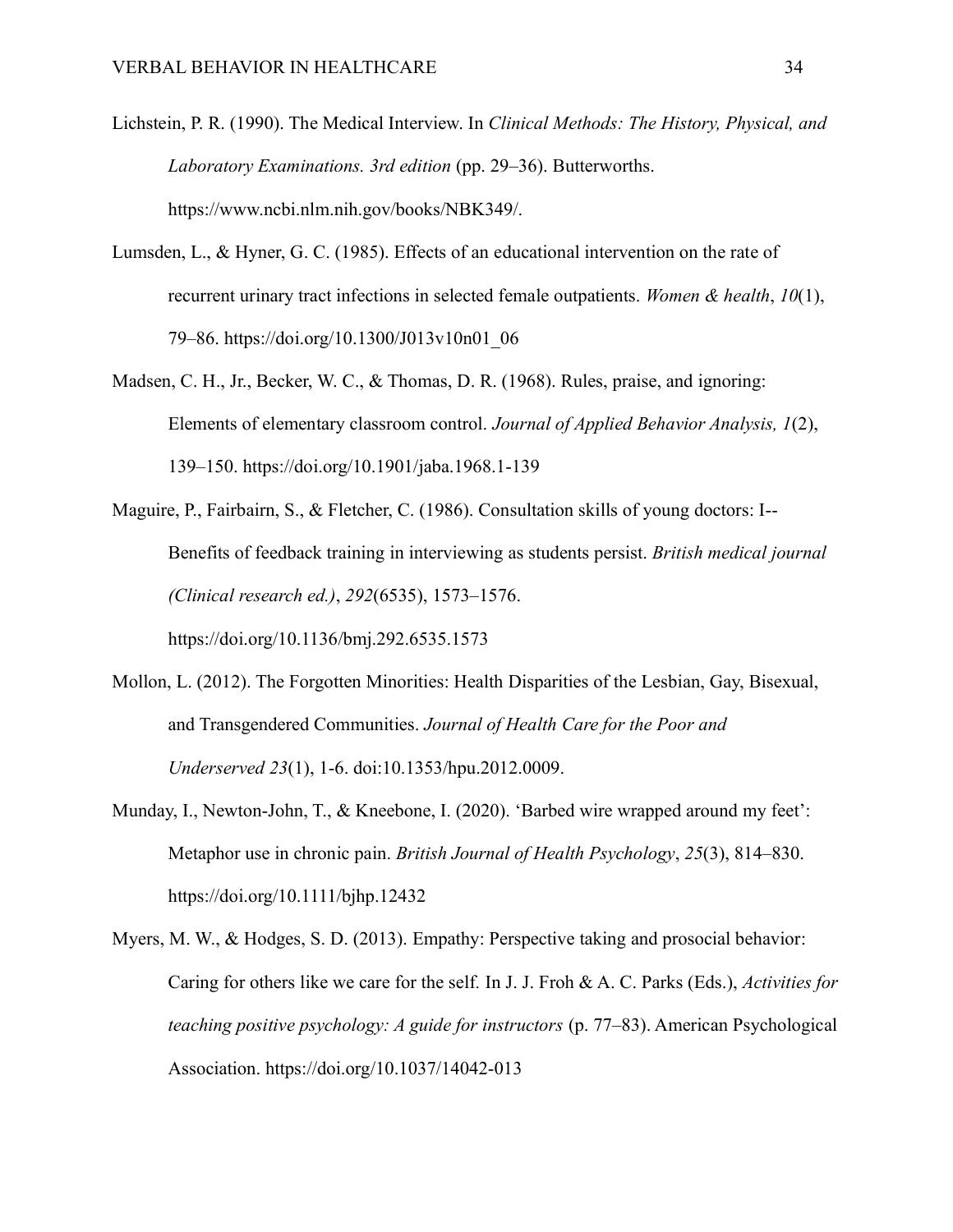- Ong, L. M., de Haes, J. C., Hoos, A. M., & Lammes, F. B. (1995). Doctor-patient communication: a review of the literature. *Social science & medicine (1982)*, *40*(7), 903– 918. https://doi.org/10.1016/0277-9536(94)00155-m
- Pantazis, C. B., Gonzalez, L. A., Tunstall, B. J., Carmack, S. A., Koob, G. F., & Vendruscolo, L. F. (2021). Cues conditioned to withdrawal and negative reinforcement: Neglected but key motivational elements driving opioid addiction. *Science Advances*, *7*(15). https://doi.org/10.1126/sciadv.abf0364
- Paradies, Y., Truong, M., & Priest, N. (2013). A Systematic Review of the Extent and Measurement of Healthcare Provider Racism. *Journal of General Internal Medicine*, *29*(2), 364–387. https://doi.org/10.1007/s11606-013-2583-1
- Pitt, M. B., & Hendrickson, M. A. (2019). Eradicating Jargon-Oblivion—A Proposed Classification System of Medical Jargon. *Journal of General Internal Medicine*, *35*(6), 1861–1864. https://doi.org/10.1007/s11606-019-05526-1
- Platt, F. W., & Keating, K. N. (2007). Differences in physician and patient perceptions of uncomplicated UTI symptom severity: understanding the communication gap. *International Journal of Clinical Practice*, *61*(2), 303–308. https://doi.org/10.1111/j.1742-1241.2006.01277.x
- Polack, F. P., Thomas, S. J., Kitchin, N., Absalon, J., Gurtman, A., Lockhart, S., … Gruber, W. C. (2020). Safety and Efficacy of the BNT162b2 mRNA Covid-19 Vaccine. *New England Journal of Medicine*, *383*(27), 2603–2615. https://doi.org/10.1056/nejmoa2034577
- Roter, D. L., Hall, J. A. (1998). Why physician gender matters in shaping the physician-patient relationship. *Journal of Women's Health*, 7(9), 1093–1097. https://doi.org/10.1089/jwh.1998.7.1093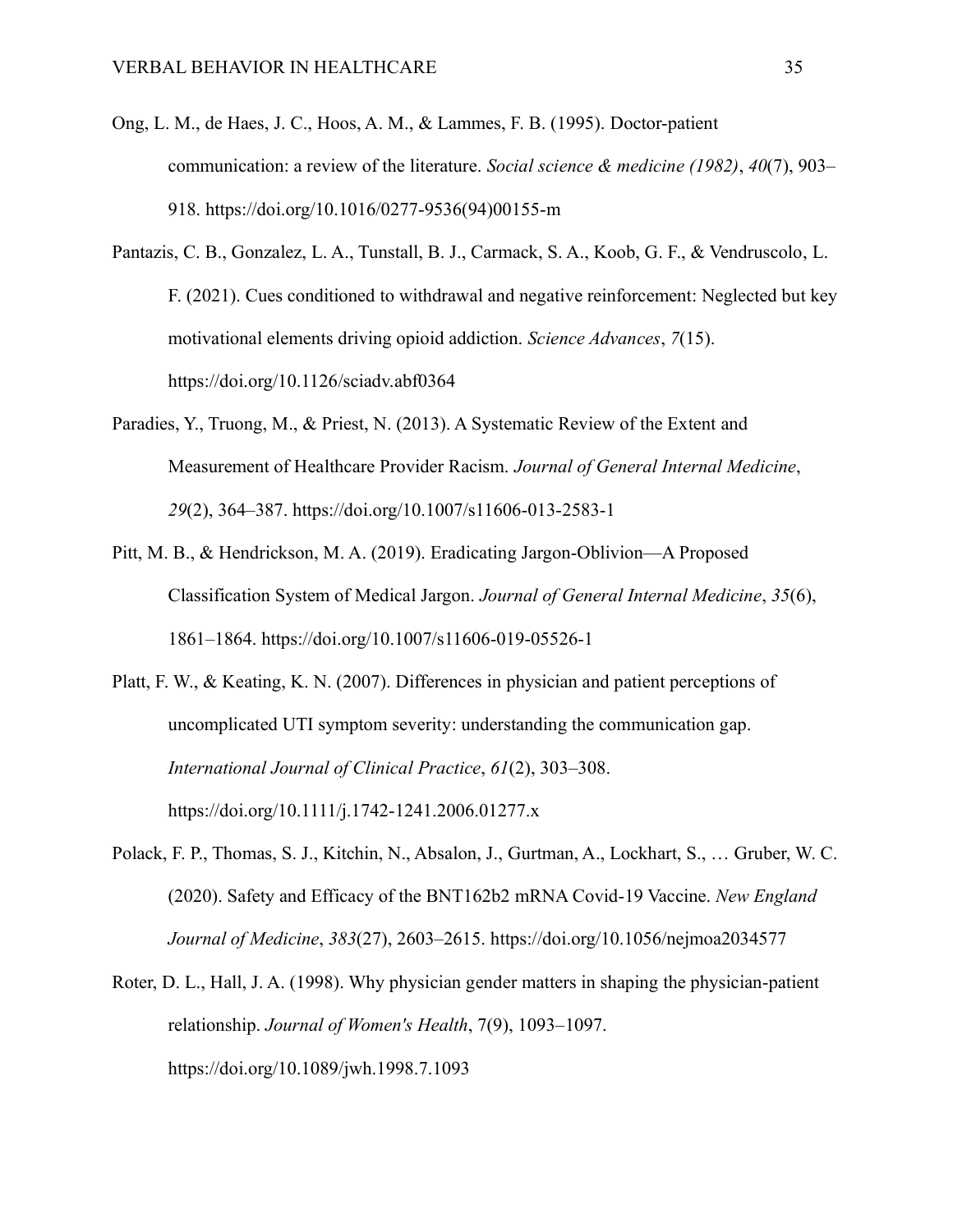- Roter, D. L., Hall, J. A., & Aoki, Y. (2002). Physician Gender Effects in Medical Communication. *JAMA*, *288*(6), 756. https://doi.org/10.1001/jama.288.6.756
- Roter, D. L., Hall, J. A., & Katz, N. R. (1988). Patient-physician communication: A descriptive summary of the literature. *Patient Education and Counseling*, *12*(2), 99–119. https://doi.org/10.1016/0738-3991(88)90057-2
- Schenker, Y., Karter, A. J., Schillinger, D., Warton, E. M., Adler, N. E., Moffet, H. H., … Fernandez, A. (2010). The impact of limited English proficiency and physician language concordance on reports of clinical interactions among patients with diabetes: The DISTANCE study. *Patient Education and Counseling*, *81*(2), 222–228. https://doi.org/10.1016/j.pec.2010.02.005
- Schlinger, H. D., Jr. (2009). Theory of mind: An overview and behavioral perspective. *The Psychological Record, 59*(3), 435–448.
- Seyfarth, R. M., Cheney, D. L., & Marler, P. (1980). Vervet monkey alarm calls: Semantic communication in a free-ranging primate. *Animal Behaviour, 28*(4), 1070– 1094. https://doi.org/10.1016/S0003-3472(80)80097-2
- Skinner, B. F. (1945). The operational analysis of psychological terms. *Psychological Review*, *52*(5), 270–277. https://doi.org/10.1037/h0062535
- Skinner, B. F. (1957). *Verbal behavior*. Appleton-Century-Crofts.
- Skinner, B. F. (1953). *Science and human behavior.* Macmillan.
- Skinner, B. F. (1974). *About behaviorism.* Alfred A. Knopf.
- Skinner, B. F. (1981). Selection by consequences. *Science, 213*(4507), 501– 504. https://doi.org/10.1126/science.7244649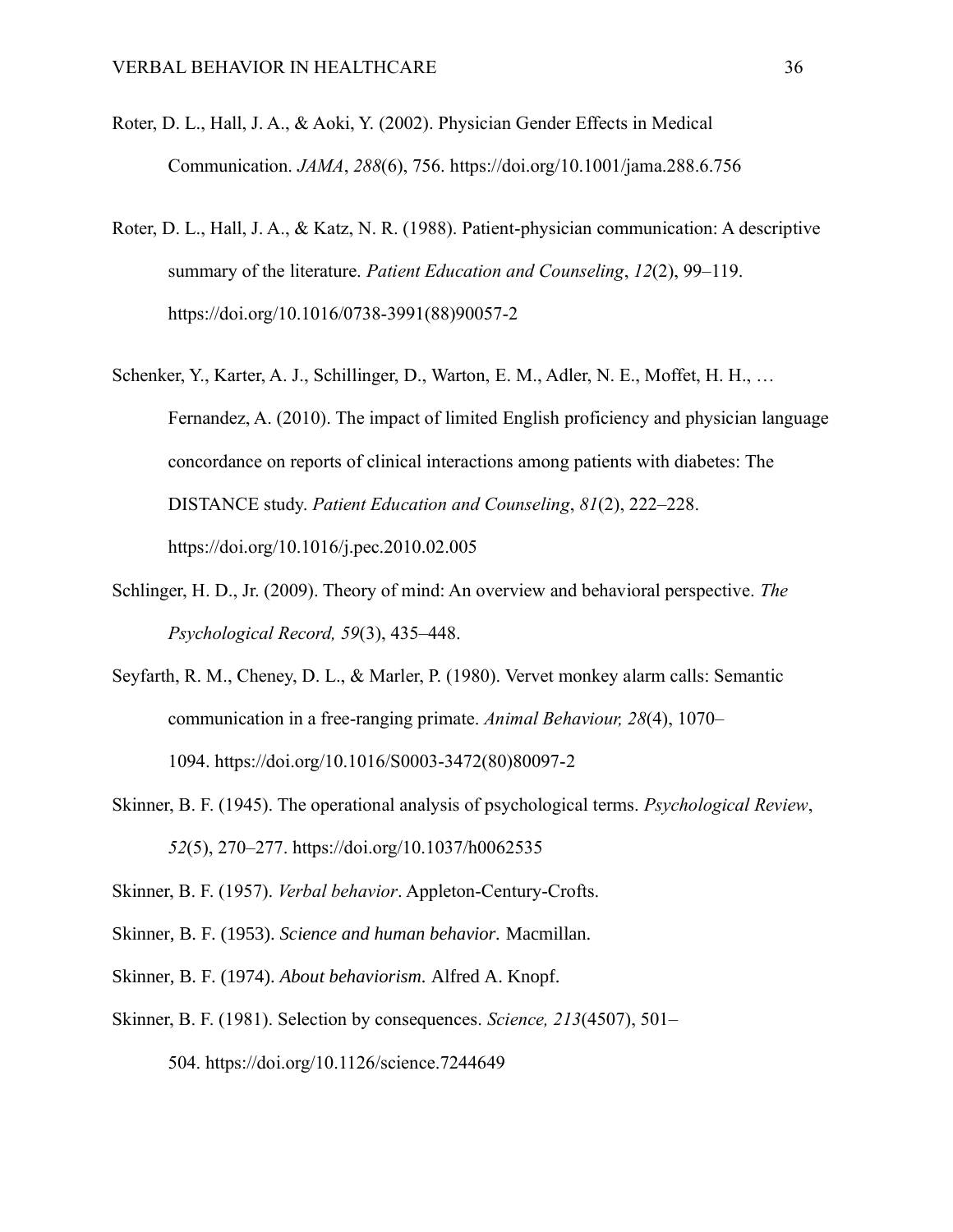- Skinner, B. F. (1984). The Evolution of Behavior. *Journal of the Experimental Analysis of Behavior*, *41*(2), 217–221. https://doi.org/10.1901/jeab.1984.41-217
- Smith, J. M. (1965). The Evolution of Alarm Calls. *The American Naturalist*, *99*(904), 59–63. https://www.jstor.org/stable/2459256.
- Smith, R. C., & Hoppe, R. B. (1991). The patient's story: integrating the patient- and physiciancentered approaches to interviewing. *Annals of internal medicine*, *115*(6), 470–477. https://doi.org/10.7326/0003-4819-115-6-470
- Smith, R. C. (1998). *The Effectiveness of Intensive Training for Residents in Interviewing. Annals of Internal Medicine, 128(2), 118.* doi:10.7326/0003-4819-128-2-199801150- 00008
- Stahlman, W.D., & Leising, K. (2018). The coelacanth still lives: Bringing selection back to the fore in a science of behavior. *The American psychologist, 73 7*, 918-929 .
- Stahlman, W.D., & Catania, A. (2020). Evolutionary Biology and the Natural Selection of Behavior.
- Starfield, B., Steinwachs, D., Morris, I., Bause, G., Siebert, S., & Westin, C. (1979). Patientdoctor agreement about problems needing follow-up visit. *JAMA*, *242*(4), 344–346.
- Starfield, B., Wray, C., Hess, K., Gross, R., Birk, P. S., & D'Lugoff, B. C. (1981). The influence of patient-practitioner agreement on outcome of care. *American journal of public health*, *71*(2), 127–131. https://doi.org/10.2105/ajph.71.2.127
- Stewart, M. A., & Buck, C. W. (1977). Physicians' knowledge of and response to patients' problems. *Medical care*, *15*(7), 578–585. https://doi.org/10.1097/00005650-197707000- 00005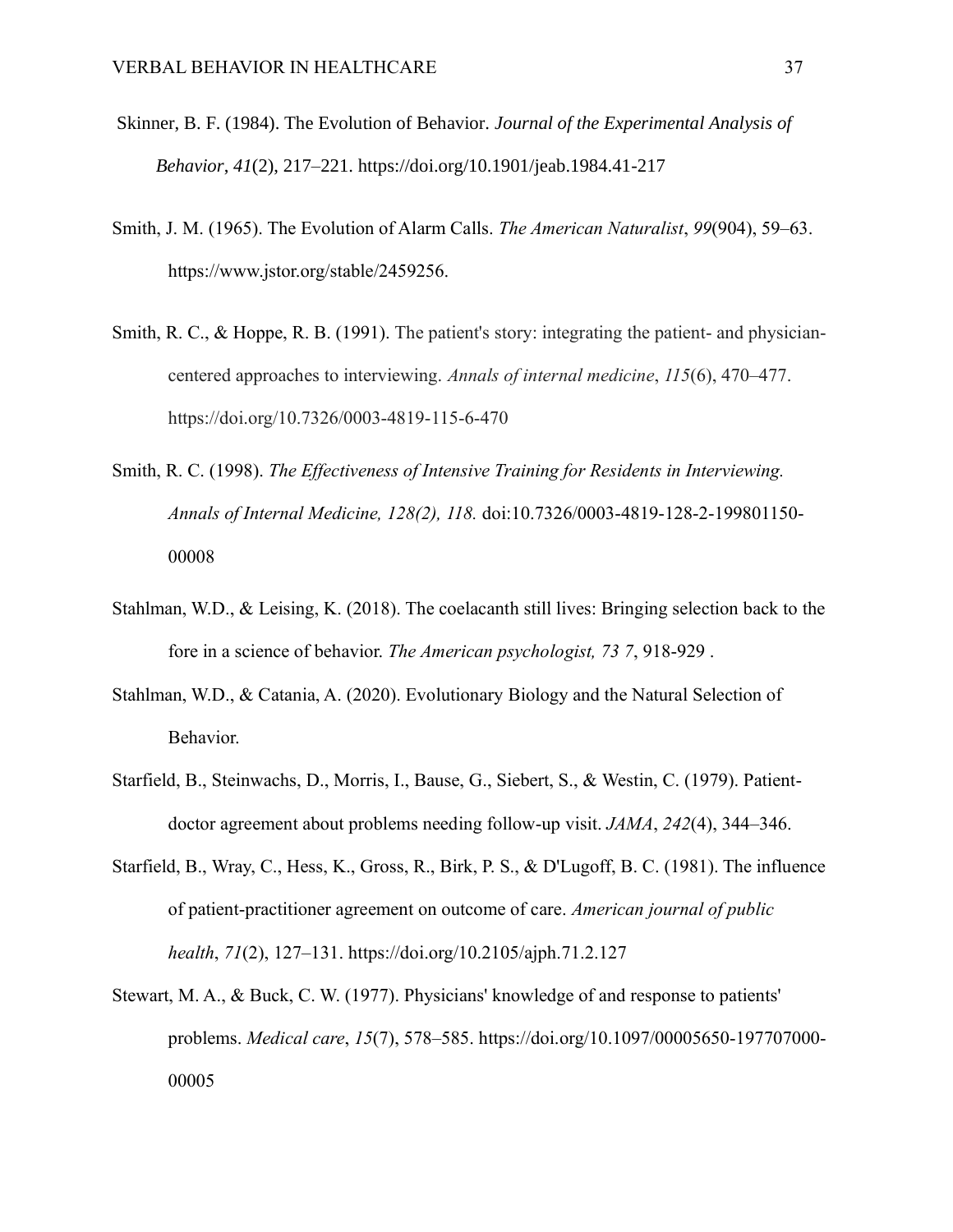- Stewart M. A. (1995). Effective physician-patient communication and health outcomes: a review. *CMAJ : Canadian Medical Association journal = journal de l'Association medicale canadienne*, *152*(9), 1423–1433.
- Studer Group. (n.d.). *AIDET Patient Communication*. Huron Consulting Group. https://www.studergroup.com/aidet.
- Studer, Q., Robinson, B. C., Cook, K., & Studer Group (Firm). (2010). *The HCAHPS handbook: Hardwire your hospital for pay-for-performance success*. Gulf Breeze, FL: Fire Starter Pub.
- Tongue, J. R., Epps, H. R., & Forese, L. L. (2005). Communication skills for patient-centered care: research-based, easily learned techniques for medical interviews that benefit orthopaedic surgeons and their patients. *JBJS*, *87*(3), 652-658.
- Tourinho, E. Z. (2006). On the distinction between private events and the physiology of the organism. *The Behavior Analyst Today*, *7*(4), 548–559. https://doi.org/10.1037/h0100097
- Walker, H. K., & Hurst, J. W. (1990). The Origins of the History and Physical Examination. In W. D. Hall (Ed.), *Clinical Methods: The History, Physical, and Laboratory Examinations. 3rd edition*. essay, Boston: Butterworths. https://www.ncbi.nlm.nih.gov/books/NBK458/.
- Ware, J. E., & Davies, A. R. (1983). Behavioral consequences of consumer dissatisfaction with medical care. *Evaluation and Program Planning*, *6*(3-4), 291–297. https://doi.org/10.1016/0149-7189(83)90009-5
- Weston, W. W., Brown, J. B., & Stewart, M. A. (1989). Patient-centered interviewing part I: understanding patients' experiences. *Canadian family physician Medecin de famille canadie*n, 35, 147–151.